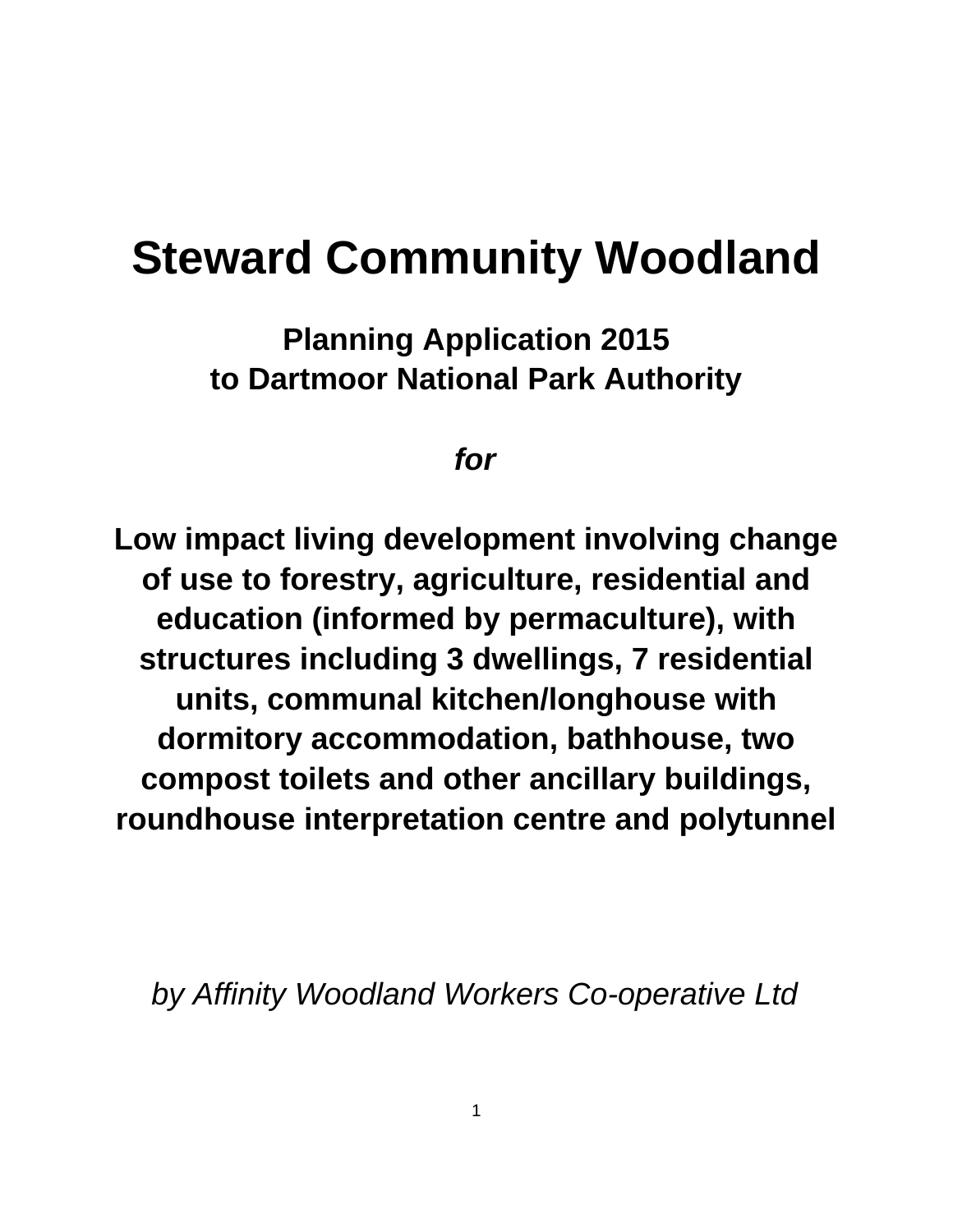## **Table of Contents**

| Low impact living development involving change of use to forestry, agriculture, residential    |  |
|------------------------------------------------------------------------------------------------|--|
| and education (informed by permaculture), with structures including 3 dwellings, 7 residential |  |
| units, communal kitchen/longhouse with dormitory accommodation, bathhouse, two compost         |  |
| toilets and other ancillary buildings, roundhouse interpretation centre and polytunnel5        |  |
|                                                                                                |  |
|                                                                                                |  |
|                                                                                                |  |
|                                                                                                |  |
|                                                                                                |  |
|                                                                                                |  |
|                                                                                                |  |
|                                                                                                |  |
|                                                                                                |  |
|                                                                                                |  |
|                                                                                                |  |
|                                                                                                |  |
|                                                                                                |  |
|                                                                                                |  |
|                                                                                                |  |
|                                                                                                |  |
|                                                                                                |  |
|                                                                                                |  |
|                                                                                                |  |
|                                                                                                |  |
|                                                                                                |  |
|                                                                                                |  |
|                                                                                                |  |
|                                                                                                |  |
|                                                                                                |  |
|                                                                                                |  |
|                                                                                                |  |
|                                                                                                |  |
|                                                                                                |  |
|                                                                                                |  |
|                                                                                                |  |
|                                                                                                |  |
|                                                                                                |  |
|                                                                                                |  |
|                                                                                                |  |
|                                                                                                |  |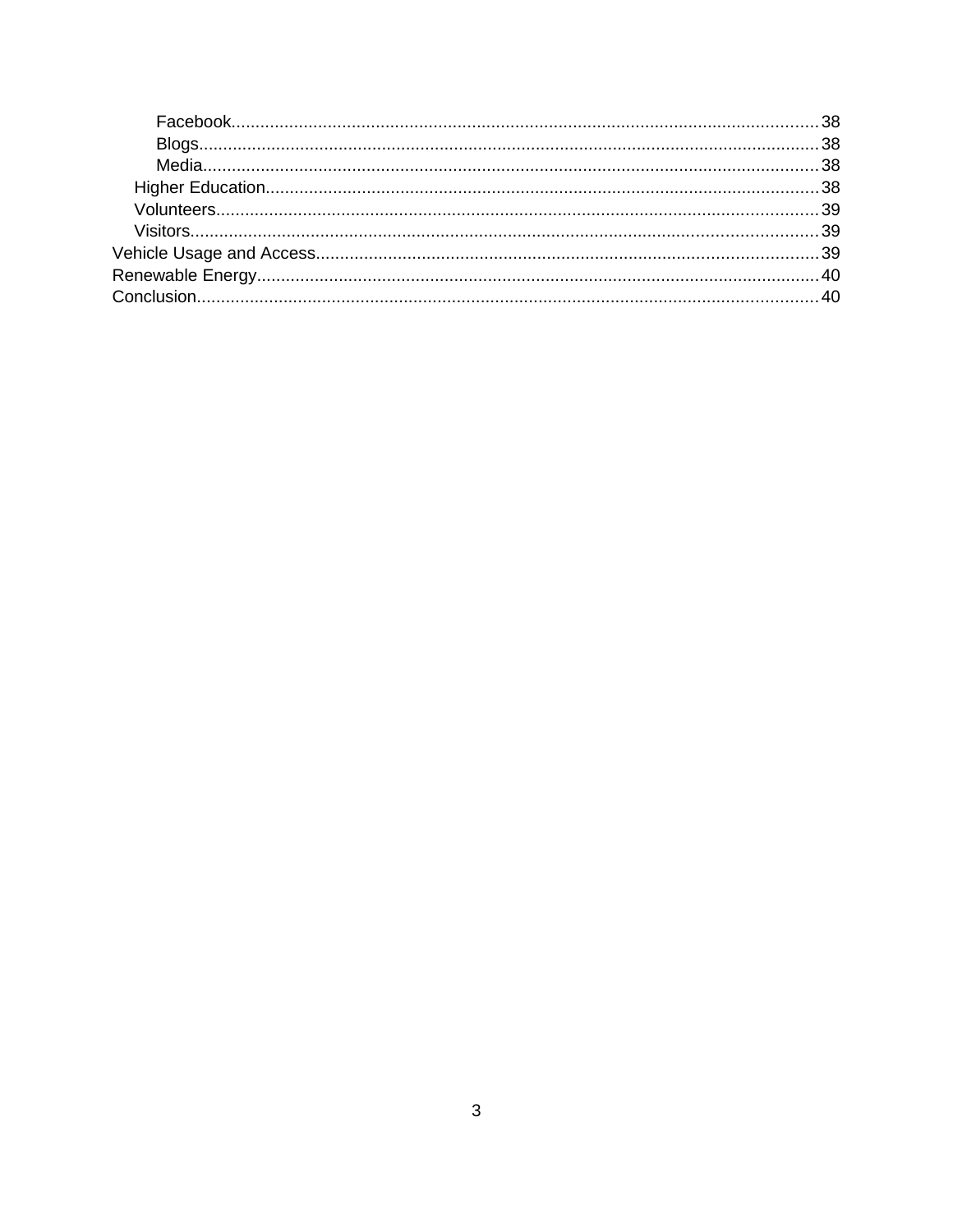## Appendices

- 1. Settlement Area map
- 2. Fifteen Criteria for developments associated with sustainable land-based rural activities
- 3. Ecological Footprint produced by 4th World Ecological Design (June 2008)
- 4. Management Plan 2007-12
- 5. Renewable Energy Report
- 6. Elevations and Floor Plans of existing structures, proposed extensions and rebuilds, and three new proposed structures
- 7. Disabled Accessible Composting Toilet scale plans
- 8. Polytunnel scale plans
- 9. Roundhouse Interpretation Centre scale plans
- 10.Recommendation of approval by Mr Belli of planning application for MoreFood Community Garden (October 2012)
- 11.Notice of Refusal of planning application for MoreFood Community Garden (October 2012)
- 12.Business Plan of MoreFood Community Garden
- 13.Letter from Devon Wildlife Trust (20th June 2014)
- 14.Analysis of Continuous Cover Forestry monitoring
- 15.Letter from Peter Cow (10th November 2014)
- 16.Letter from Adrian Lloyd (2nd July 2014)
- 17.Summary of the record of all activities provided for the public at the land 2009-14
- 18. Licence to Fell Growing Trees dated 2/12/14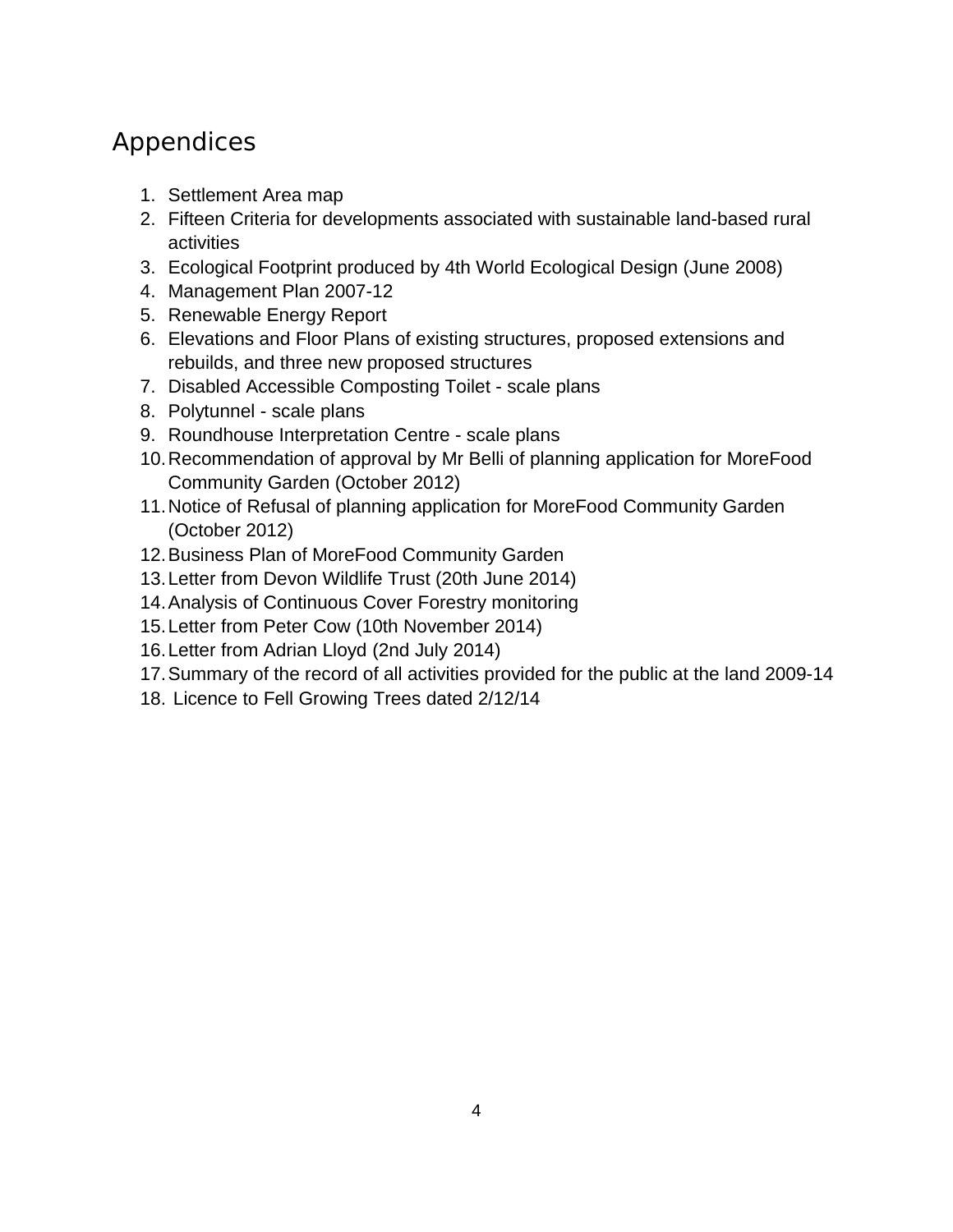## Introduction

**Low impact living development involving change of use to forestry, agriculture, residential and education (informed by permaculture), with structures including 3 dwellings, 7 residential units, communal kitchen/longhouse with dormitory accommodation, bathhouse, two compost toilets and other ancillary buildings, roundhouse interpretation centre and polytunnel**

- 1. Steward Community Woodland ('SCW') comprises a group of people who are living and working together and have been experimenting with:
	- permaculture food growing and land use;
	- community organisation and dynamics;
	- renewable energy and appropriate technology;
	- building and maintaining our own low impact dwellings;
	- small-scale woodland management;
	- experiential and home education.
- 2. We live in 32 acres of formerly plantation woodland on a hillside, located in the beautiful Wray Valley on the edge of Dartmoor. We have been resident on the land since 22nd April 2000 and have been granted two five year periods of temporary permission: by Mr Tamplin (Planning Inspector) on 12th August 2002 (APP/J9497/C/01/1067412) and by Mr Cook (Planning Inspector) on 1st June 2009 (APP/J9497/C/08/2083419).
- 3. As the recent report of the Intergovernmental Panel on Climate Change ('IPCC') highlights, action is urgently needed to create a sustainable future (see www.ipcc.ch). The IPCC states, inter alia, in its Fifth Assessment Synthesis Report 2014 (Approved Summary for Policymakers – Nov 2014):

*"Human influence on the climate system is clear, and recent anthropogenic emissions of greenhouse gases are the highest in history. Recent climate changes have had widespread impacts on human and natural systems."*

*"Warming of the climate system is unequivocal, and since the 1950s, many of the observed changes are unprecedented over decades to millennia. The atmosphere and ocean have warmed, the amounts of snow and ice have diminished, and sea level has risen."*

*"Continued emission of greenhouse gases will cause further warming and long-lasting changes in all components of the climate system, increasing the likelihood of severe, pervasive and irreversible impacts for people and ecosystems. Limiting climate change*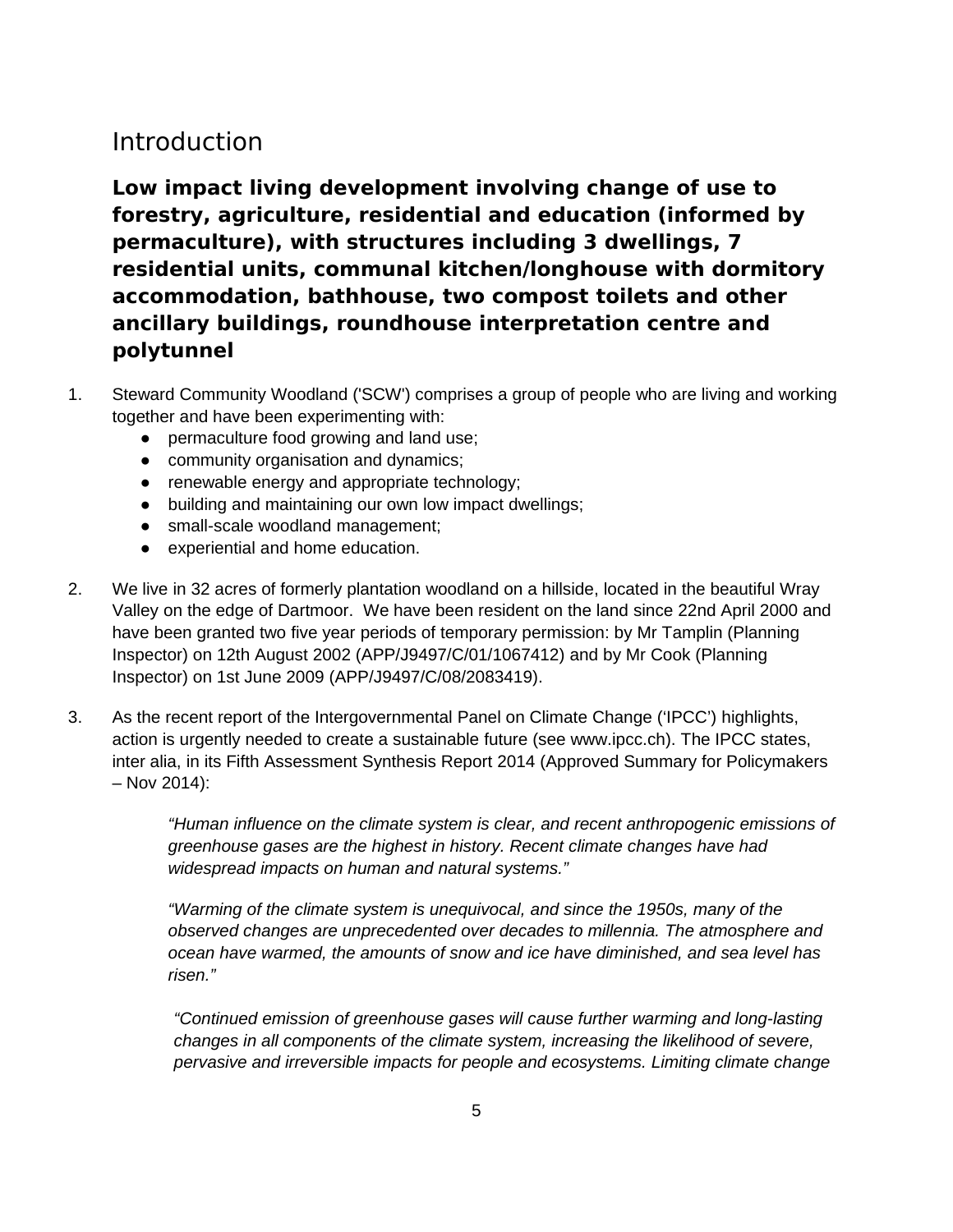*would require substantial and sustained reductions in greenhouse gas emissions which, together with adaptation, can limit climate change risks."*

- 4. The National Planning Policy Framework ('NPPF') is based on the concept of sustainability (economic, social, and environmental). So governmental and intergovernmental guidance places sustainability at the heart of how we proceed as humanity. The way we are are living and what we are doing at SCW and in the wider community is part of that movement towards a more sustainable future.
- 5. The NPPF creates a presumption in favour of sustainable development (at paragraph 14) which is carried forward by the Dartmoor National Park Authority ('DNPA') in DMD1a.
- 6. We are successful in meeting our Aims as set out below and therefore are now applying for permanent planning permission. Our project is one which conserves and enhances the natural beauty, wildlife and cultural heritage of the National Park and fosters the social and economic well being of the communities in the National Park (thus meeting the criteria in DMD1b). Our project also meets the criteria of DMD30, a policy that was specifically created following our last planning appeal success.
- 7. No one can doubt the huge environmental challenges we currently face on this beautiful planet of ours. As well as the IPCC, another example of what international bodies are saying in regard to these challenges is contained in the Trade and Environment Review 2013 of UNCTAD (United Nations Conference on Trade and Development) which is entitled "Wake up before it is too late - make agriculture truly sustainable now for food security in a changing climate". One of the key messages of the document is that:

*"The world needs a paradigm shift in agricultural development: from a 'green revolution' to an 'ecological intensification' approach. This implies a rapid and significant shift from conventional, monoculture-based and high-external-input-dependent industrial production towards mosaics of sustainable, regenerative production systems that also considerably improve the productivity of small-scale farmers. We need to see a move from a linear to a holistic approach in agricultural management, which recognises that a farmer is not only a producer of agricultural goods, but also a manager of an agroecological system that provides quite a number of public goods and services (eg. water, soil, landscape, energy, biodiversity, and recreation)."*

SCW is a shining example of this holistic approach in agricultural management, which we urge the National Park Authority to support for the sake of humanity's future on this planet.

#### **Vision Statement of SCW**

8. We are a community of people living and working together on the land. We value open, honest communication, wisdom and group cohesion. We are committed to environmental awareness, sustainable and innovative solutions. We enjoy sharing our skills and knowledge and value learning from others.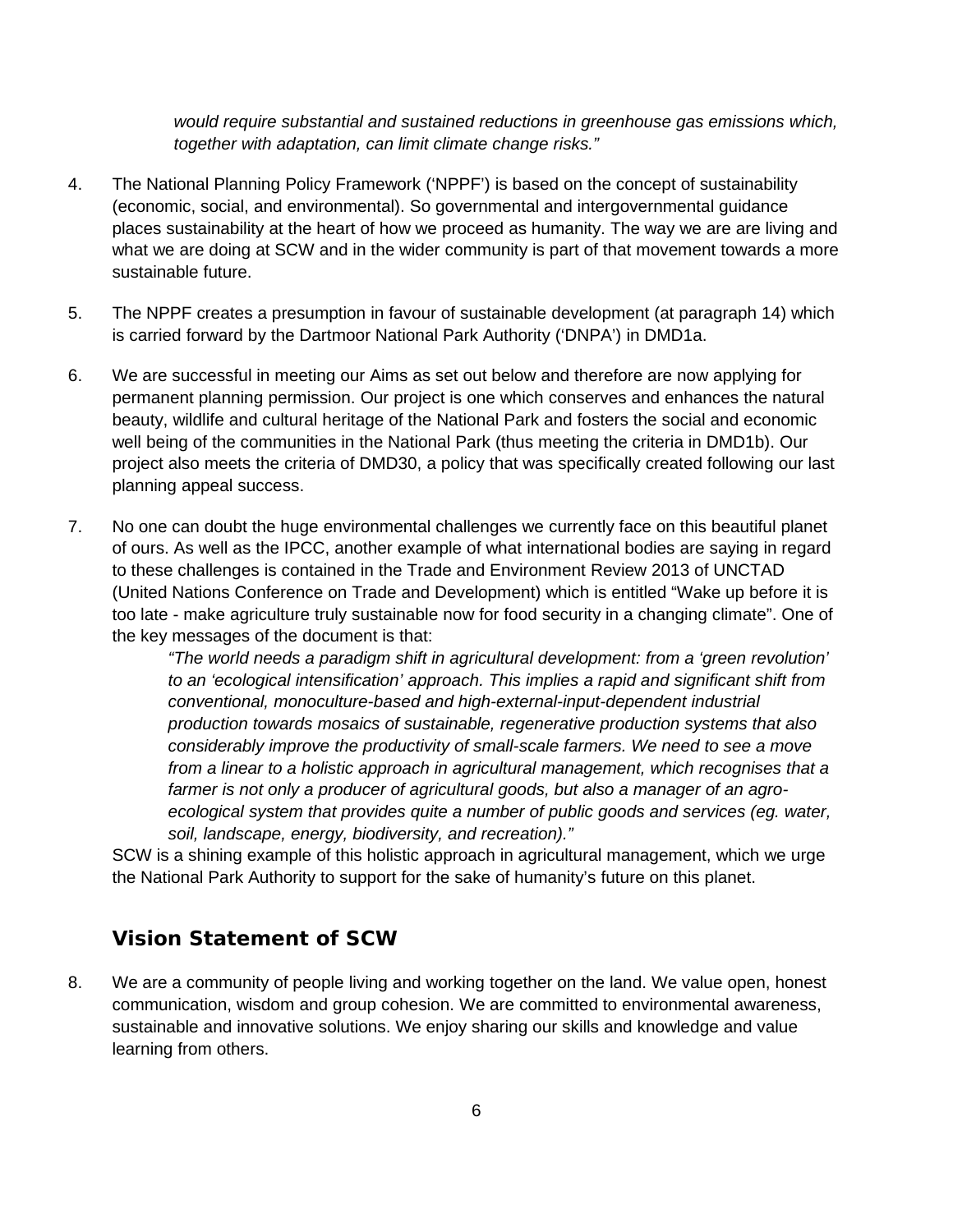#### **Mission Statement of SCW**

- Our community is based on the ethics of love, friendship, co-operation, earth care, people care, and resources for need not greed.
- We are managing the woods and our lives using permaculture principles.
- We are creating cyclical systems which are less reliant on fossil fuels.
- We are increasing our self-reliance concerning food and medicine.
- We are working towards financial sustainability within the context of our ethics.
- We are using materials from the wood and reused/recycled materials.
- We are reducing dependency on fossil fuels and exploring alternatives.
- We are educating our children with the aim of fostering wholeness, balance and empowerment.
- We are living together in community, respecting all life.
- We are connecting with the wider community with honesty and clarity.
- We are learning from all around us and passing on our knowledge, skills and experience.

## **Aims of SCW**

- To generate much of our own food and medicine by growing organically, raising livestock, hunting and gathering.
- To encourage healthy, happy and empowered individuals.
- To generate enough income for our needs (subsistence and financial income) predominantly from the projects activities and otherwise from other ethically based work.
- To build our own homes from timber from Steward Wood and re-used materials.
- To manage the land using the principles of permaculture, forest gardening, and continuous cover forestry.
- To explore and promote innovative, sustainable practices and ways of living.
- To manage the woodland for fuel, timber, and the creation and protection of wildlife habitat.

### **Conditions And Guarantees**

- 9. We propose in the granting of permanent planning permission that:
	- 1) The Settlement Area (ie. the area of human habitation) be limited to the defined area within the middle of the woodland holding as set out at Appendix 1.
	- 2) The project shall continue to be managed in a way as to comply with the detailed "Fifteen Criteria for developments associated with sustainable land-based rural activities" as produced by the Rural Planning Group. The Criteria relate to, inter alia, minimisation of car use and waste; integration of the project into the local economy and community; easily dismantlable structures made of local materials which are not visually intrusive; autonomous provision of water, energy and sewage disposal; ecological management of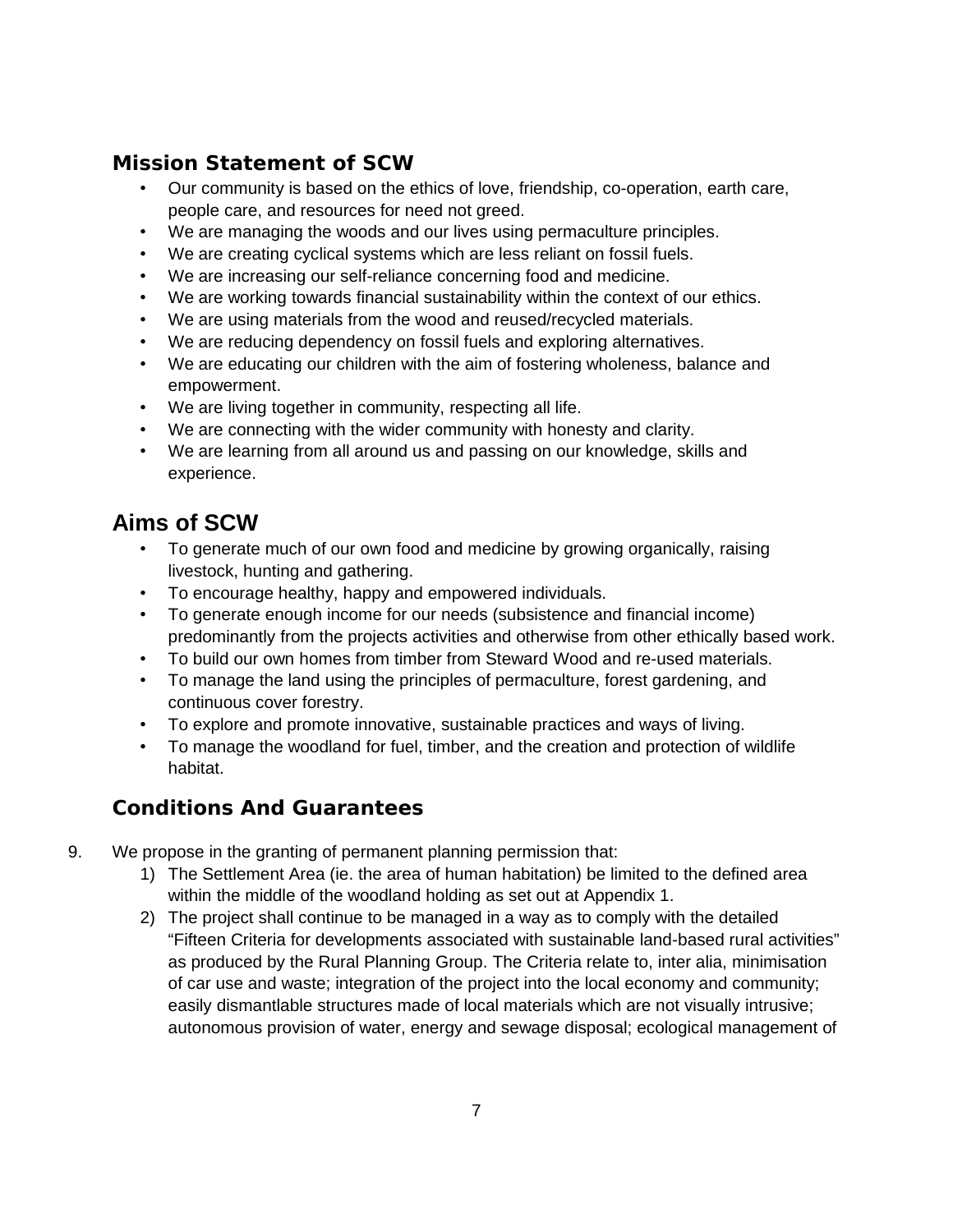the site; sustainable practices for agricultural and forestry activities. The Fifteen Criteria are set out at Appendix 2.

- 3) No petrol or diesel powered generator shall be operated on the site at any time.
- 4) Conditions are applied relating to Community and Structures (see below).

#### **Continued Need for Residency in the Wood**

10. We refer to the Appeal Decision (APP/J9497/C/01/1067412) of Mr Tamplin and rely on the Inspector's reasons for the granting of permission within the scope of planning law, planning guidance, and planning policies, as well as Agenda 21 and related policies. In particular, Mr Tamplin states at paragraph 29:

> *"Were the group to live off-site, the evidence on housing costs in Moretonhampstead bears out the appellant's claim that conventional housing costs and the need to find employment to fund them would lead to the group having little time available for the project. Therefore it would become little more than a hobby and its purpose would become completely negated."*

- 11. We also refer to the decision of Mr Cook (APP/J9497/C/08/2083419) who stated in his Appeal Decision:
	- *"..it is my view that the value of the project is its holistic nature."* (paragraph 73)
	- *"I consider that the venture has evolved into one where the education resource provided by what is, in effect, a demonstration project of permaculture principles being applied in practice is of significant wider benefit."* (paragraph 76)
- 12. In addition we refer to the Appeal Decision of Mr Woolnough (APP/K1128/A/06/2018778) in 2007 concerning the LandMatters permaculture project in South Devon. The Planning Inspector states:
	- *"The land is worked and occupied by the Appellants as a permaculture project. For the purposes of these appeals, I accept the definition of 'permaculture' adopted by both main parties, namely: 'the conscious design and maintenance of agriculturally productive eco-systems which have the diversity, stability and resilience of natural ecosystems...the harmonious integration of landscape and people, providing their food, energy, shelter and other material and non-material needs in a sustainable way'."* (paragraph 13)
	- *"Permaculture is now an internationally recognised means of sustainable agriculture and the subject of much academic study in recent years. Moreover, the direction of travel of emerging national policy towards ever more sustainable approaches to development and the need to address the problem of climate change is readily apparent…"* (paragraph 43)
	- *"...Annex A [of PPS7] makes it clear that whether residential accommodation is essential in any particular case will depend on the needs of the enterprise and, in any event, this project goes well beyond the conventional. Inherent in the concept of permaculture is*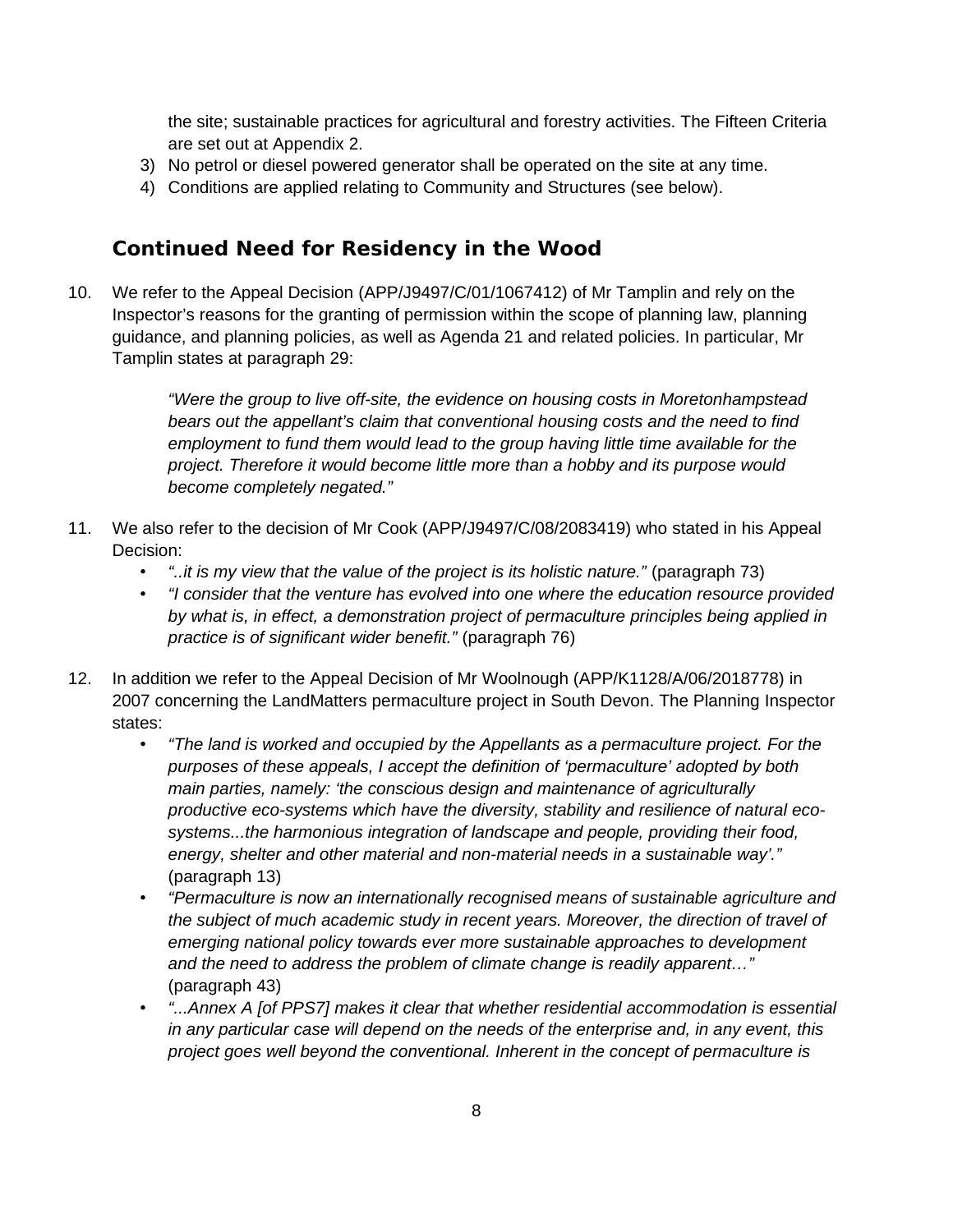*the implementation of wide-ranging and inter-related sustainable initiatives on a single agricultural site in a communal way. I am thus persuaded that various activities set out in the Appellants' land management and enterprise plans should be considered cumulatively rather than individually, so that a holistic view of the overall project can be taken."* (paragraph 38)

- *"I am also satisfied that the evidence before me demonstrates clearly that, in order to practice permaculture properly and successfully on the scale envisaged in this case, a substantial and continuous residential presence is essential. I do not doubt that the Appellants or their successors would be able to carry out some of the activities planned without living on the land. However, such an arrangement would not amount to permaculture in its true sense and the scope and purpose of the experiment would, in such circumstances, be significantly altered and diluted."* (paragraph 39)
- 13. Living on-site is essential for the continued viability of this project. Living in conventional housing in nearby towns and commuting to the site could only be supported by having full-time (and well-paid) jobs elsewhere, leaving us with little or no time to carry out the project. Living in the woods enables us to dedicate our time to the project and be fully committed to it. Living in the woods also enables us to home educate our children in a safe and nourishing environment. The part-time jobs that some members have involving work off-site (much of which is low paid) complements the work and activities carried out on-site. We reside in low impact, ecological dwellings and utilise renewable sources of energy while reducing our fossil fuel and vehicle use.
- 14. There is a proven need for sustainable land use and development (see, for example, the Rio Declaration, Agenda 21, IPCC reports, and the UNCTAD Trade & Environment Review 2013). Permaculture and forest gardening are examples of sustainable land use. They are low input and high output in terms of energy and resources but are intensive in terms of people power. Living on-site facilitates us to grow food and live without connection to any of the utilities (water, electricity, gas, sewage disposal). We provide all these services ourselves by ecological and sustainable means (filtered spring water, compost toilets, renewable energy, using wood from the land for fuel, etc). We minimise pollution by promoting and practising a way of life that reduce unsustainable consumption, its associated wastes and throw away culture. We reduce, reuse, repair and recycle wherever possible – and encourage others to do the same.
- 15. The independent report produced by 4th World Ecological Design in June 2008 (at Appendix 3) showed that the average Ecological Footprint of the residents of SCW over the period studied was 2.06 gha, 39% of the the Ecological Footprint of a typical UK individual; and that the equivalent Carbon Footprint was 3.75 tonnes, 34% of the UK average at 10.92 tonnes. As activities with respect to our carbon footprint remain similar, we conclude that the findings of this report are still valid.
- 16. In short, this project is holistic in its nature and scope and would be impossible to achieve without a residential element.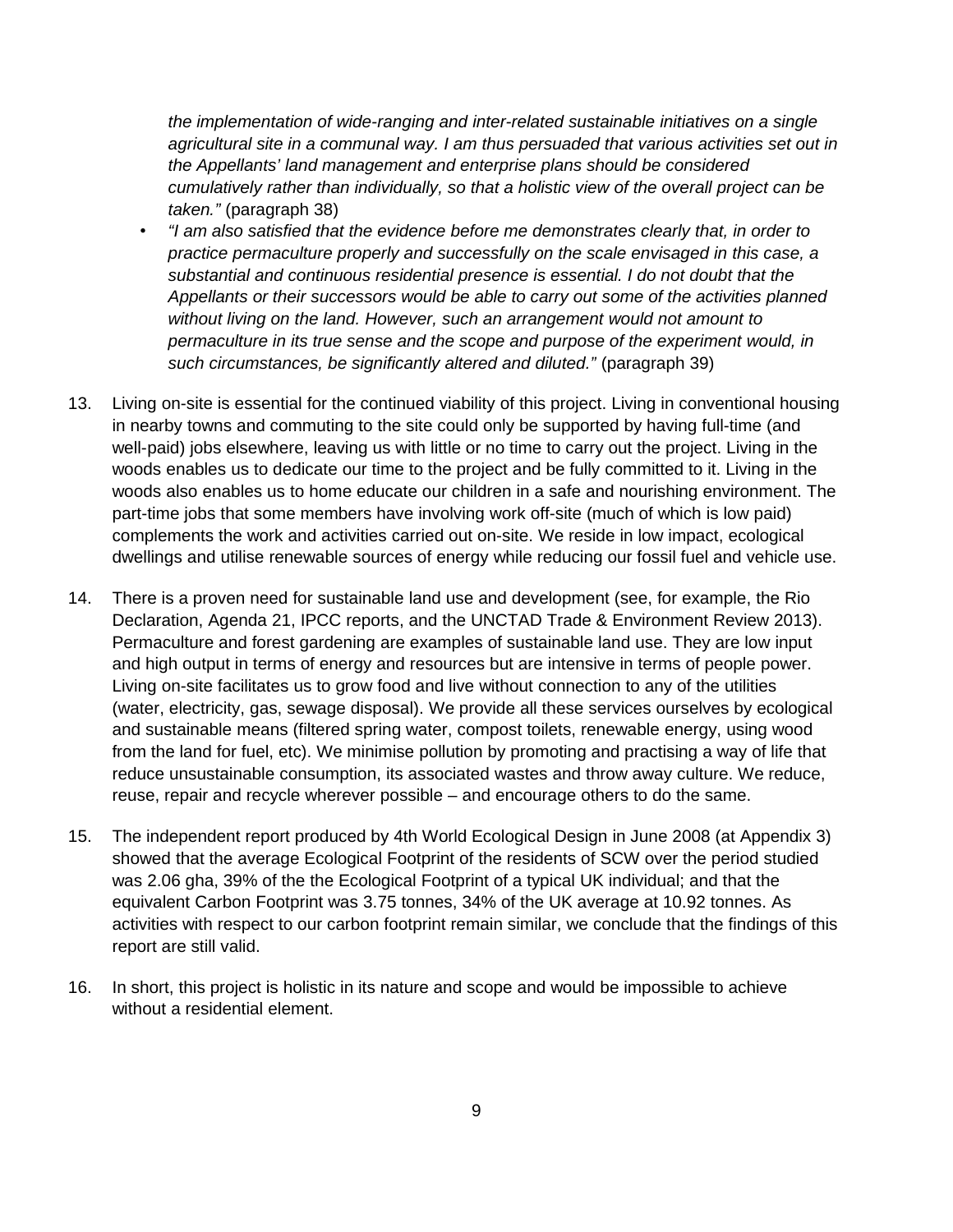- 17. Please note that paragraph 50 of the NPPF states: *"[LPAs should] plan for a mix of housing based on current and future demographic trends, market trends and the needs of different groups in the community (such as, but not limited to, families with children, older people, people with disabilities, service families and people wishing to build their own homes)."*
- 18. Paragraph 55 of the NPPF states: *"To promote sustainable development in rural areas, housing should be located where it will enhance or maintain the vitality of rural communities. ... Local planning authorities should avoid new isolated homes in the countryside unless there are special circumstances such as:*
	- *the essential need for a rural worker to live permanently at or near their place of work in the countryside; or …*
	- the *exceptional quality or innovative nature of the design of the dwelling."*
- 19. This document shows how we are meeting these criteria of paragraph 55. It is worth noting that this paragraph superceded Annex A of PPS7, which was the relevant policy in place for the last two planning appeal decisions. NPPF para 55 is deliberately less detailed than PPS7 and its Annex A and the criteria are looser, in particular the reference to 'rural worker' rather than 'agricultural worker'.

## **Human Rights**

- 20. We refer to our rights under Articles 8 & 9 of the European Convention on Human Rights (as incorporated into British law by the Human Rights Act) and to the Appeal Decision relating to SCW of Mr Tamplin (APP/J9497/C/01/1067412) on this subject.
- 21. In paragraph 37, Mr Tamplin states:

*" ..on Article 8, the right to respect for private and family life and the home, it is considered that dismissal of this appeal would represent a serious interference with those rights, not only for the appellant, but for the entire group now on the site because the benders are their only homes. Given this conclusion, it is necessary to balance this interference against the wider public interests arising in this case, in terms of harm to the purposes of designation of the National Park, harm to the aims of rural settlement policies, effects on traffic generation and on the amenity of nearby residents."*

- 22. Mr Tamplin goes on to conclude that there is no or minimal harm in these areas and concludes by saying in paragraph 38 that *"therefore, in the absence of harm caused by the development to the underlying aims of planning policies, and because of the interference with the appellant's human rights under Article 8 were permission to be refused, the appeal on ground (a) should succeed."*
- 23. We also draw your attention to the appeal decision on Article 8 concerning Brook Farm, Butleigh (APP/Q3305/A/04/1138976).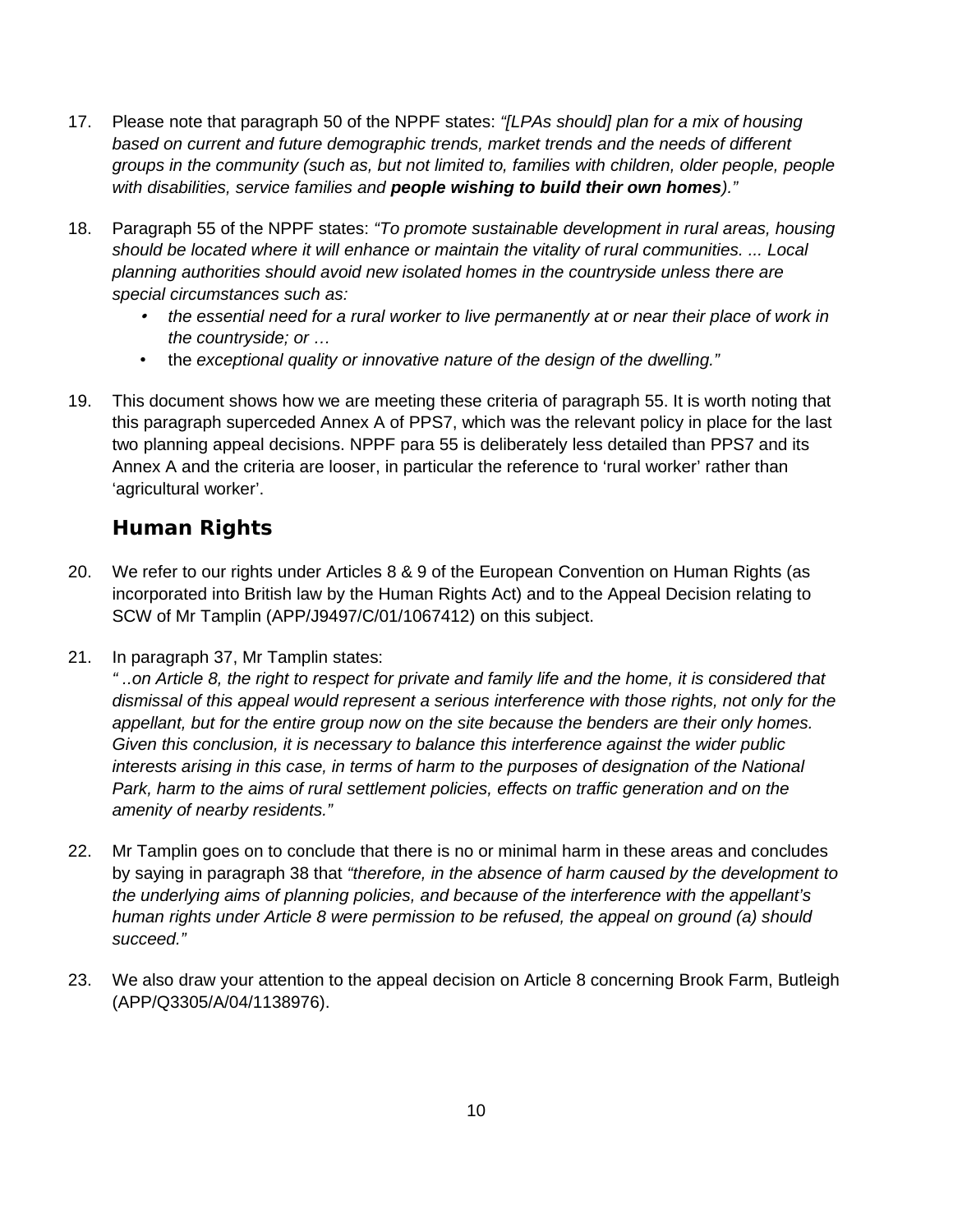24. It is important to note in this regard that the children at SCW (all of whom have spent all or most of their lives in the woodland) would find it difficult to give up this way of life and it would be highly detrimental to their well-being if they had to leave.

### **The Fifteen Criteria**

- 25. Our project at SCW has always complied and continues to comply with the 'Fifteen criteria for developments associated with sustainable land-based rural activities' (see Appendix 2). The criteria provide the benchmark for what we do at SCW and were incorporated into the Appeal Decision of Mr Tamplin.
- 26. I set out below how we have met the criteria and continue to meet the criteria:
- 27. Criterion 1 The project has always had and continues to have a Management Plan and a Business Strategy setting out how the objectives in the criteria will be achieved and maintained. Our Business Strategy is set out below and the former Management Plan is at Appendix 4. The Management Plan is currently being reviewed and updated (see Woodland Management section below).
- 28. Criterion 2 Members need only pay a weekly 'rent' of  $£15$  to live in the community, and no capital outlay is required to join the community.
- 29. Criterion 3 We hold an Open Day each year in the summer, host numerous educational visits throughout the year, run courses and Home Education sessions, and we run an ongoing WWOOFing programme for volunteers to stay and get involved. There is a series of permissive paths running through the western end of the woodland, which is open to the public throughout the year which are accessible from the Wray Valley Trail.
- 30. Criterion 4 See sections below on 'Business Strategy' and 'Community Outreach'. We have always been active members of the local community. We buy our food from as local sources as possible. We also aim to use local non-chain shops to keep our money as local as possible. Visiting family and friends often stay at local B&Bs and the self catering units at neighbouring Budleigh Farm. We are also involved in part time, paid and voluntary work within the local community.
- 31. Criterion 5 We have stringent policies concerning the use of chainsaws, vehicles and other machinery in our woodland management and gardening so the work carried out in the woodland is relatively quiet. We are mindful of maintaining and improving visual screening of our dwellings when planning woodland work.
- 32. Criterion 6 See the section on 'Vehicle Usage & Access' below.
- 33. Criterion 7 The settlement is located within a mainly coniferous woodland, which screens it to all but a few places along the road and in the surrounding landscape (and more so in leafy summer than leafless winter). The dwellings are grouped around a spring in the Larch area of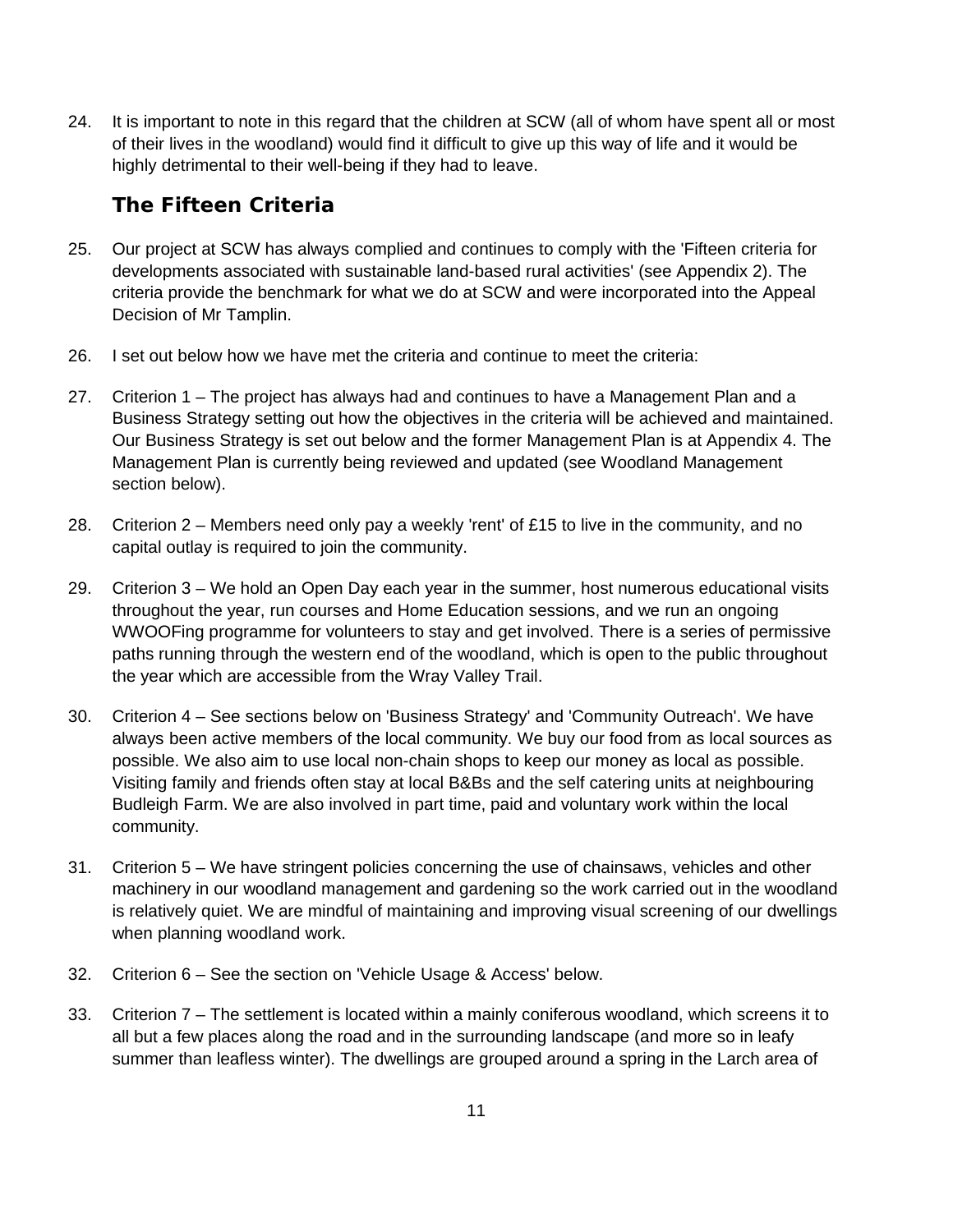the wood. The dwellings are located away from the neighbouring properties to reduce any visual or noise impact on our neighbours. The settlement is also located in that area to reduce any adverse effect on the local wildlife. We are close to our drinking water supply, and an abundant source of firewood.

- 34. Criterion 8 The dwellings are mainly covered in green canvas, which blends into the woodland. They are also considerably screened by the trees that make up the woodland. All the materials (except for some timber – see below) used to construct the dwellings are produced from woodland resources or reclaimed. These include sawn timber, polewood, split wood, and hazel bender poles from the wood, second hand tarps, reused windows and timber, and reclaimed board. A very small amount of timber (approx. 1%) has been bought new but only when such timber has not been available from local reclamation yards and recycling depots. As a result of all these practices, the embodied energy and environmental impact of the dwellings is very low.
- 35. Criterion 9 The dwellings are easily dismantlable, being made from wooden structures with canvas/board cladding. A number of structures have been dismantled over the years leaving little or no trace of their existence. The platform technique of construction means that the structures can be removed and leave only a few holes in the ground where the posts were, and most of the structures here are built in such a way. The other structures involve some levelling of ground, but this is easily reversible and no permanent foundations are ever used. See further in the section below entitled 'Community & Structures'. The other eco-build techniques we wish to employ would also meet this criterion (see 'Community & Structures' below).
- 36. Criterion 10 We buy food and other resources in bulk minimising packaging. We compost food waste. Most of our non-edible consumption (such as furniture, clothes, toys and equipment) is second hand, and involves no packaging. We reuse cardboard on site for mulching in the gardens or fuel for firelighting (most of our bulk food comes in cardboard crates). We reuse plastic bags and glass jars for homemade jams and chutneys. Our compost toilet enables us to reuse our humanure around fruit trees and on our comfrey bed. We have a community policy of avoiding buying new plastics unless unavoidable.
- 37. Criterion 11 All of our electricity is produced on site from renewable sources. We use very little power as we rely on energy efficient devices. We are limited by the amount of electricity we can produce from the hydro scheme and solar panels, and the hydro is usually only in operation for 6 months of the year. We use mostly wood for cooking (supplemented with LPG), and a mixture of wood and passive solar (combined with insulation) for heating our structures and domestic hot water. The dwellings have been and continue to be improved with greater insulation. Our use of candles is low as most structures are lit by electric lights. See our Renewable Energy Report at Appendix 5.
- 38. Criterion 12 We have always had autonomous provision of all these services. We get water from a spring, produce our own electricity and compost our humanure. We will not hook up to any of the utilities. See our Renewable Energy Report at Appendix 5.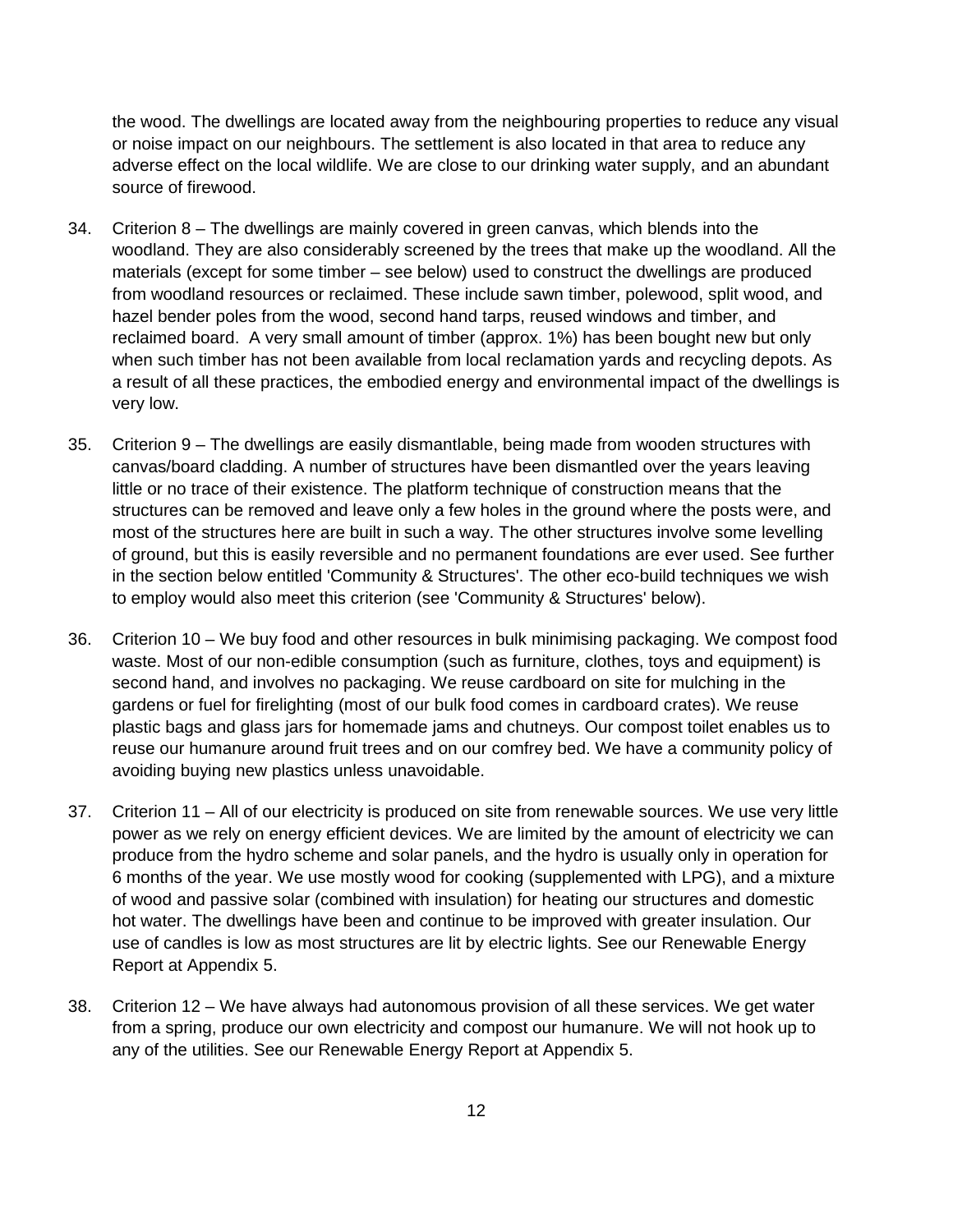#### 39. Criterion 13:

- (a) Sustainable forestry We are converting a coniferous woodland to a largely native deciduous woodland, planting trees and facilitating natural regeneration. We use coppicing as a sustainable management technique for some of the existing broadleaves. We minimise fossil fuels in our woodland work, often felling by hand (using axes and cross cut saws) and mainly using human pulling power, gravity, rollers and levers.
- (b) Sustainable agriculture All our growing is spray free, we recycle humanure and compost into our growing systems. We build up the soil and mulch or dig weeds rather than use chemical inputs.
- (c) Permaculture This project has its basis in permaculture, and we endeavour to use its principles in everything we do, creating circular systems that link in with each other, producing increasing and multiple yields from less and less human work.

#### 40. Criterion 14:

- (a) In the Growing Area, we use compost, cardboard and other mulches, green manures, ground cover plants and perennial plantings to improve soil structure, and we are cycling back humanure via comfrey and fruit trees. We have increased the tree cover in the Growing Area as well, which is improving the soil as the leaves fall and reduces any possible soil erosion.
- (b) Retaining and increasing the area of land under broadleaf forestry is allowing nature to slowly balance the soil pH where conifer needles have been falling for the last 85 years. The selective felling and continuous cover operations are protecting the soil, which is fairly well protected by a lower storey of young trees and undergrowth.
- (c) We have replanted felled larch areas with oak trees, and encouraging natural regeneration, boosting biodiversity and creating more semi-natural habitat. We have put aside the area at the top of the woods as a low intervention wildlife corridor/semi natural habitat, although some clearance of sycamore has and will be taking place here to reduce the impact of mature seeding trees and allow oak and ash to get more light. Part of this area is classified as ancient semi-natural woodland.
- (d) We store water from the spring in the Settlement Area for our water supply to the Kitchen and Bathhouse. Some dwellings, the compost toilet, and the shelter in the Growing Area catch and store rainwater from their roofs. We store water in containers in the Growing Area, and we have created a pond there. However, in general, it is not a high priority for us to store water here with the amount of rainfall we receive.
- (e) We have created and extended Forest Gardens, which include fruit trees. Where we fell trees we are committed to restocking and maintaining the woodland cover. See our Management Plan at Appendix 4.
- 41. Criterion 15 The land is owned by a workers co-operative which is also our legal structure for membership and residence on the land, allowing control over changes in members and participants. Potential new members go through a six month live-in trial period to ensure suitability before they become equal members of the community and directors of the co-op.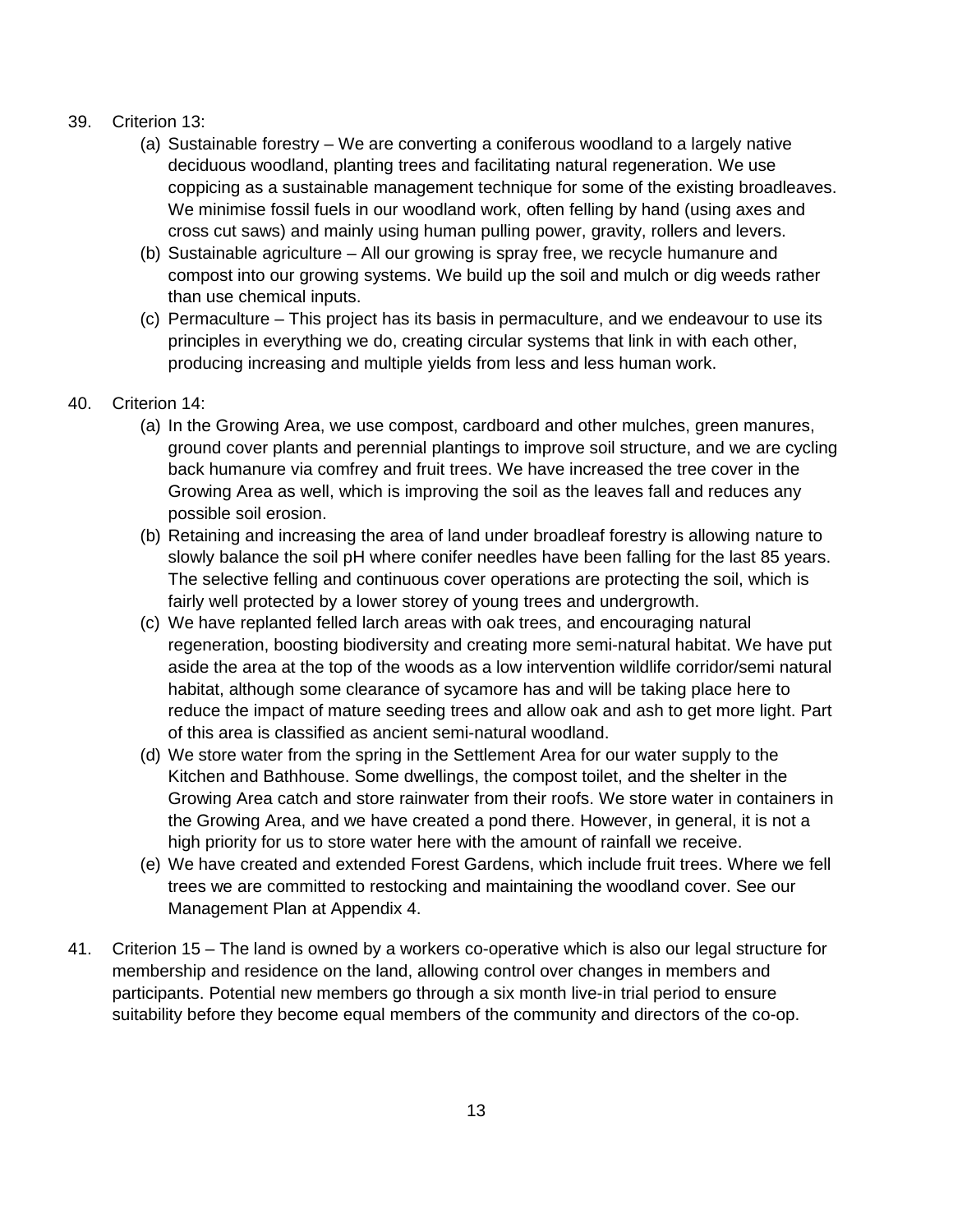#### **DMD 30**

- 42. We set out in all the sections above and below how we are meeting the criteria in paragraphs (i) to (vii) of DMD30. This also shows how we are meeting DMD1b.
- 43. Concerning paragraph(viii) of DMD30, our legal structure is not a trust but a co-operative. The co-operative owns and manages the land with adults resident on site being members and directors of the co-operative. The underlying objective of this paragraph is to ensure continuity of ownership, project aims and objectives. This is achieved by being a co-operative and this is the basis on which we have been granted planning permission previously by two planning inspectors. We also have, as part of our organisational structure, a committee consisting of members of the coop and people from the wider community. Therefore we meet this criterion.
- 44. In regard to this, we refer to Lord Justice Sedley's comments in the Court of Appeal judgment *Petter & Harris v Secretary of State for Environment* (1999, EPL 5-163.25):

*"But - and this is precisely the value of policy guidance as against statutory prescription circumstances will vary infinitely and a margin of flexibility may be needed to accommodate them. So here an unexpected but undoubtedly genuine application, by somebody living by what amounts to subsistence farming, requires not a rigid application of criteria designed for commercial agriculture, but a practical adaption of those criteria to secure the underlying purposes of the policy."*

## Community and Structures

- 45. We are a community of 13 adults, 7 children and two teenagers. All the adults are members and directors of Affinity Woodland Workers Co-operative, apart from Jamie Leeds (a long term visitor). We would like scope to house these members and our visitors comfortably.
- 46. At present, we have 9 family or individual dwellings on site which currently house:
	- John, Son, Daisy (age 16) & Asha (age 12)
	- Marly (age 17)
	- Chris, Owen & Aaron (age 10)
	- Ollie, Sky (age 5)
	- Sharif & Fern
	- Seth, Mel, Ash (age 11), Finn (age 8) & Isaac (age 5)
	- Daniel
	- Merlin, Beccy & Rowan (age 12)
	- Jamie
- 47. It is the policy of the Co-operative that all structures belong to the community. All buildings and infrastructure including the houses are owned by the Co-op and used by the community as the need arises.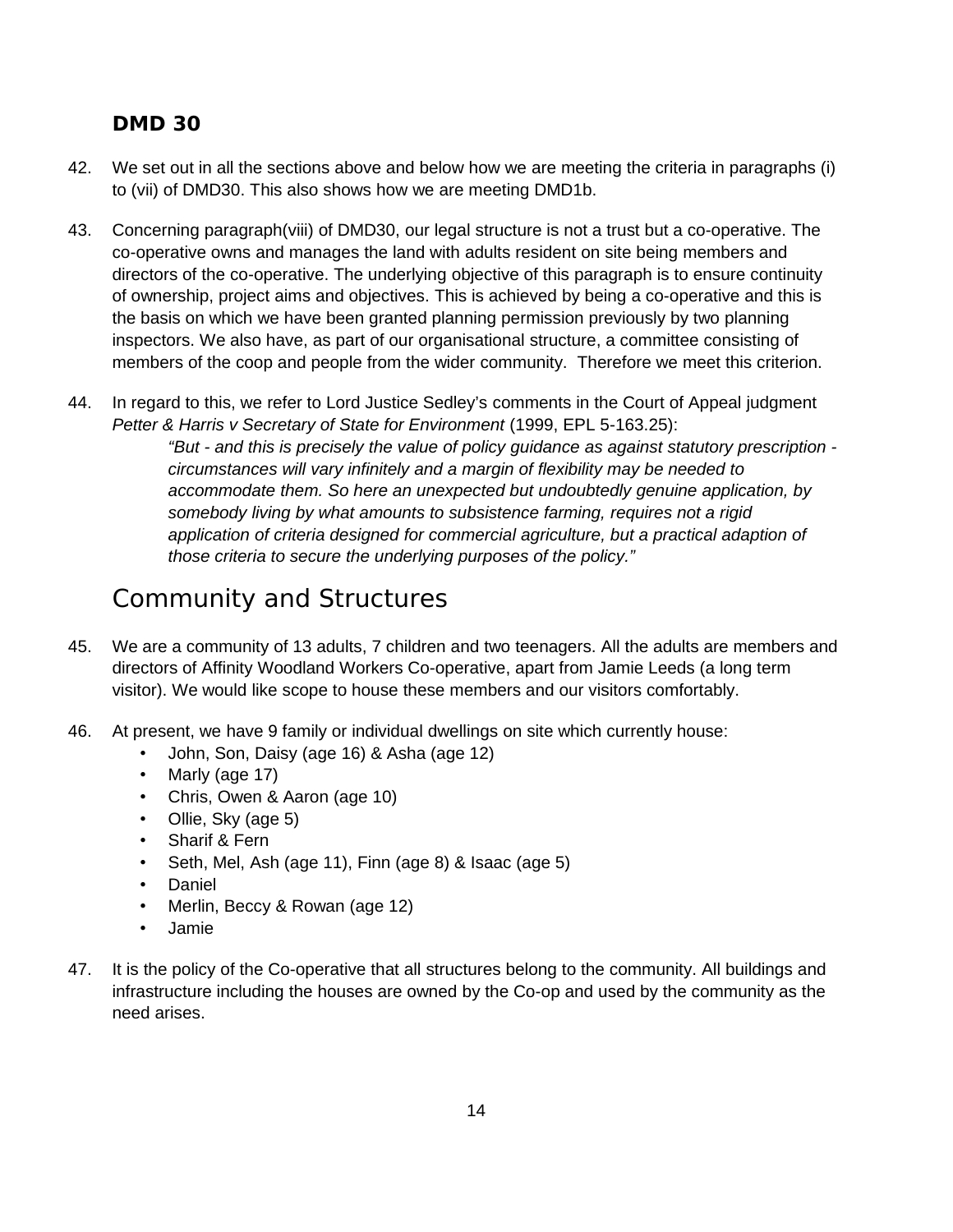- 48. We set out at Appendix 1 the Settlement Area, the area within which we confine our residential structures. We have shifted the Settlement Area downhill to an extent (red area on map) since the last period of planning permission. This is to enable us to have gravity fed water to all the dwellings on site. The green area indicates the part of the current Settlement Area to be removed by the end of November 2018, once the two structures above that line have been dismantled.
- 49. At present, we have the following structures on site:
	- 10 individual dwellings (one soon to be dismantled)
	- Kitchen/Longhouse
	- Part covered firepit area with wooden benches
	- Field Kitchen
	- Compost Toilet
	- Bathhouse
	- Power Tower
	- Wood storage bays
	- Female Urinal
	- Half Bender\* (in Glade)
	- Shed\* (in Growing Area)
	- Bike Shed\* (by entrance to woodland)
- 50. All the structures, other than those with an asterisk, are within the Settlement Area. We also had an arrangement with the DNPA as part of our previous planning permission for a limited number of tents to be erected at any one time (up to 20 hike-type tents with no tent remaining for more than 20 nights). We would like to continue this arrangement. The Block Plan shows the camping area (namely the Glade).
- 51. The structures have a small visual impact from outside the woodland, particularly due to the use of green tarpaulin and timber cladding, shingle and turf roofing, and their screening by the trees. The visual effect is minimal especially considering the number of people living here.
- 52. All of our structures are temporary, low impact structures without any foundations and comply with both the Fifteen Criteria (see above) and DMD 30.
- 53. Three structures (occupied by Seth, Mel & family, Merlin, Beccy & family, and Daniel) are currently at the end of their lives. We plan therefore to build new dwellings to replace these and then dismantle the old ones. Seth has recently completed building his new structure. We are also applying for permission to build a dwelling to house new member(s) should the need arise.
- 54. The part-covered Firepit, Field Kitchen and Half Bender (in the Glade) were not classified as buildings by Mr Cook, the Planning Inspector, in his Appeal decision in 2009.
- 55. We set out at Appendix 6 elevations and floor plans of all the existing structures (barring the three structures due to be dismantled soon), proposed extensions and rebuilds, and the three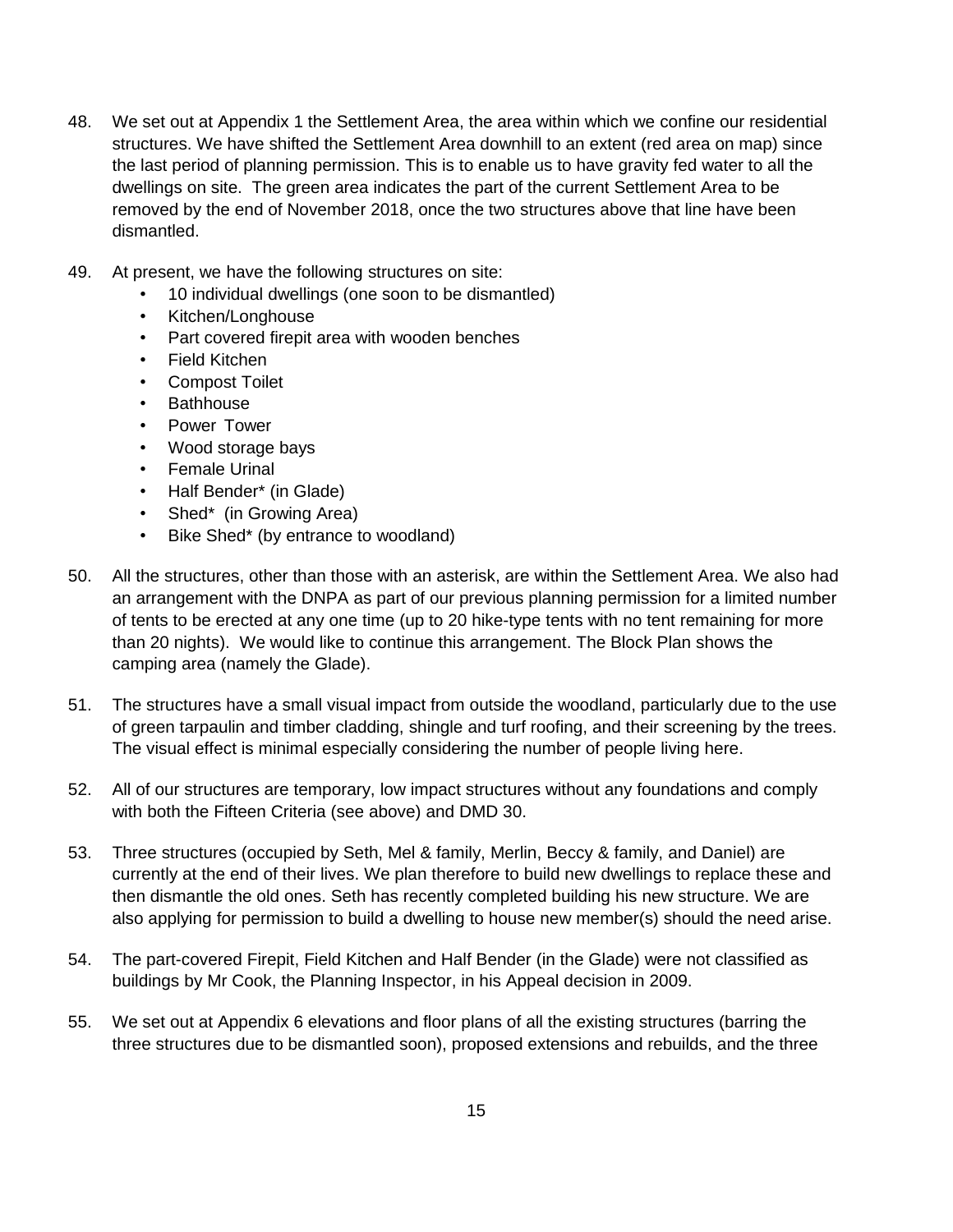new structures proposed to be built. The locations of these structures are set out in the Block Plan forming part of this application.

- 56. Please note that, regarding the proposed new construction, due to the nature of low impact building involving natural materials (eg. roundwood), and reclaimed and reused materials, the drawings for these dwellings show the principles involved but there may be small variations from the materials shown, sizes of windows etc once these are constructed. All dimensions will be within  $+/-$  30 $cm$ .
- 57. Three of the structures are considered 'dwelling houses', namely Chris & Owen's house, Seth & Mel's new house, and Merlin & Beccy's new house, the latter of which has yet to be built. The remaining seven residential structures (whether existing or proposed) are considered 'residential units'.
- 58. We propose the following conditions to guarantee the low impact nature of the settlement:
	- No more than 18 adults and their dependent children shall be permanently resident on the land at any one time. [We have increased this from the condition in the last planning permission as we have teenagers who will become adults soon and may wish to continue residing here.]
	- All the structures on the land shall be low impact (complying with both the Fifteen Criteria and DMD30).
	- If the land or any part of it were sold, or if Affinity Woodland Workers Co-operative Ltd ('AWWCL') were dissolved, the planning permission for the land no longer owned by AWWCL would cease, with the consequence that any residential structures there would need to be removed and the land restored to its former condition, unless the DNPA authorised in writing the planning permission to continue under the new owner(s).
- 59. All structures are easily dismantlable allowing the land to be returned to its former state as stated in criterion 9 of the Fifteen Criteria.
- 60. In addition, we are applying for permission for the following structures outside of the Settlement Area:
	- Disabled Accessible Compost Toilet in the Growing Area (see details in MoreFood documentation at Appendix 7) .
	- Polytunnel in the Growing Area (see details in MoreFood documentation at Appendix 8) .
	- Roundhouse Interpretation Centre in the Growing Area (see details in MoreFood documentation at Appendix 9) .
	- Shed (in Growing Area).
	- Bikeshed (by entrance to woodland).
	- Half-Bender (in the Glade).
	- Tents (in the Glade for WWOOFers and course students) .
- 61. The three MoreFood structures (along with the existing Shed in the Growing Area) would enable that project to be realised, facilitating growing, the running of courses, etc. The Bikeshed enables the storage of bicycles by the entrance to the woodland. The Half Bender in the Glade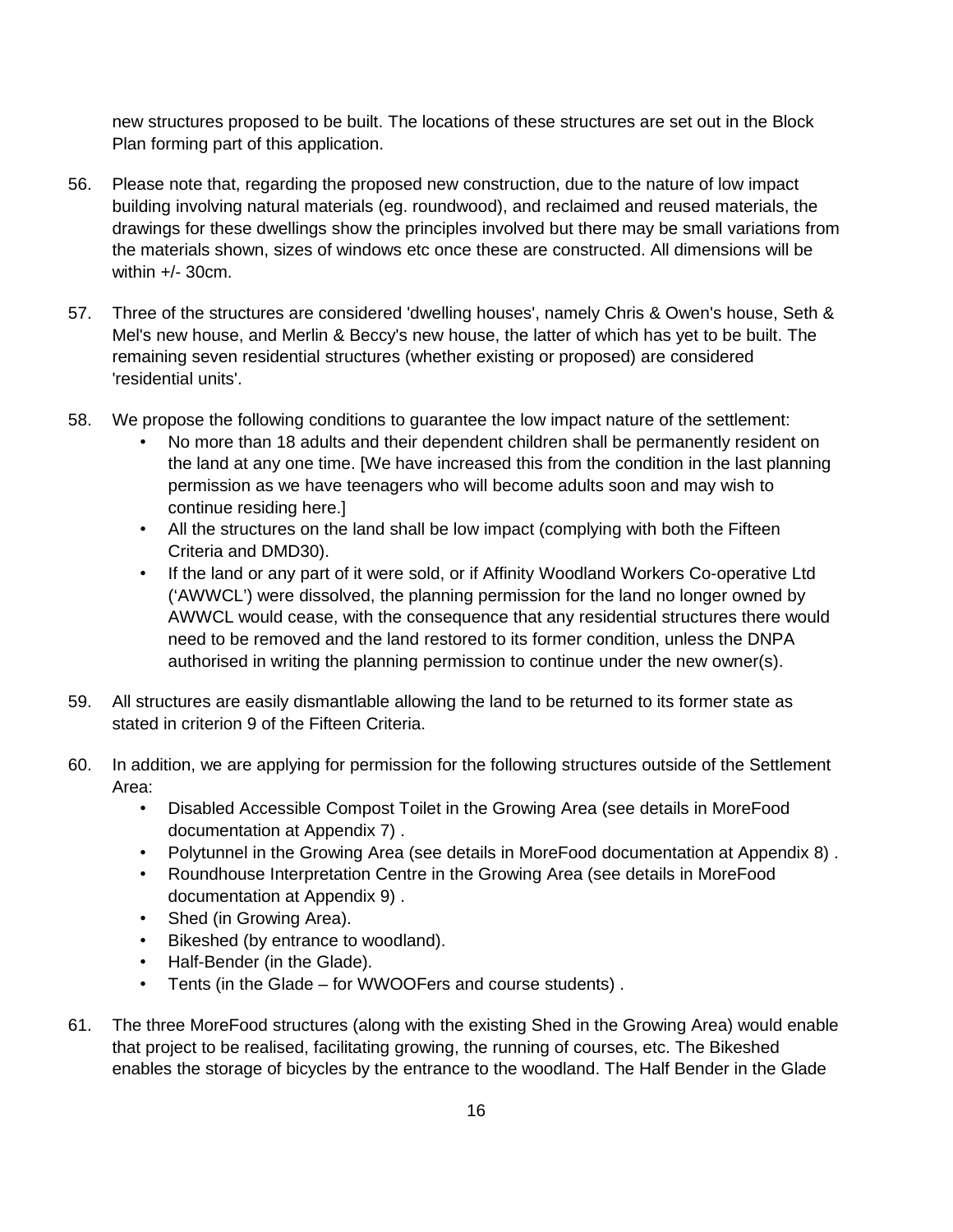facilitates the running of courses. As we have WWOOFers and other visitors staying throughout the year, we need scope for up to 20 hike-type tents to be erected for up to 20 nights each at any time of the year. This is needed, for example, to facilitate the holding of permaculture design courses with up to 15 students along with WWOOFers staying on site.

## Business Strategy

### **Introduction**

- 62. DMD 30 paragraph (vi) states "the proposal will provide sufficient livelihood for and substantially meet the needs of residents on the site". This section shows how we are fulfilling this criterion and meeting our Aim in this area, namely "To generate enough income for our needs (subsistence and financial income) predominantly from the project's activities and otherwise from other ethically based work."
- 63. We meet our needs and provide ourselves with sufficient livelihood from:
	- Subsistence, Agriculture, Livelihoods & Lifestyle
	- The Gift Economy
	- Commercial Activities On Site
	- Part-Time Work Off Site

## **Subsistence Agriculture, Livelihoods & Lifestyle**

- 64. While we generate financial income from our activities on and off site, the main factor in our sustainable livelihoods is the subsistence element. Rather than maximising income and profits from our business activities, we provide most of our material needs from the land and by ourselves, thus reducing the need to earn large sums of money. We aim to maximise the subsistence element. Subsistence is a significant and bonding element of our community and ethos – and it allays very significant costs (financial and environmental) that would otherwise be incurred if we lived elsewhere.
- 65. The subsistence goods and services we provide for ourselves include:
	- Water;
	- Fuel wood;
	- Wood as building material;
	- Food;
	- Electricity generated through renewable sources;
	- Sanitation and composting (organic waste recycling);
	- Shelter:
	- Homemade furniture, clothing, toys, etc;
	- Social goods such as shared childcare, shared transport;
	- Holistic health care including herbal medicine;
	- Maintenance of the low impact structures and infrastructure by ourselves or volunteers (rather than employing plumber, electrician, boiler man, builder, etc);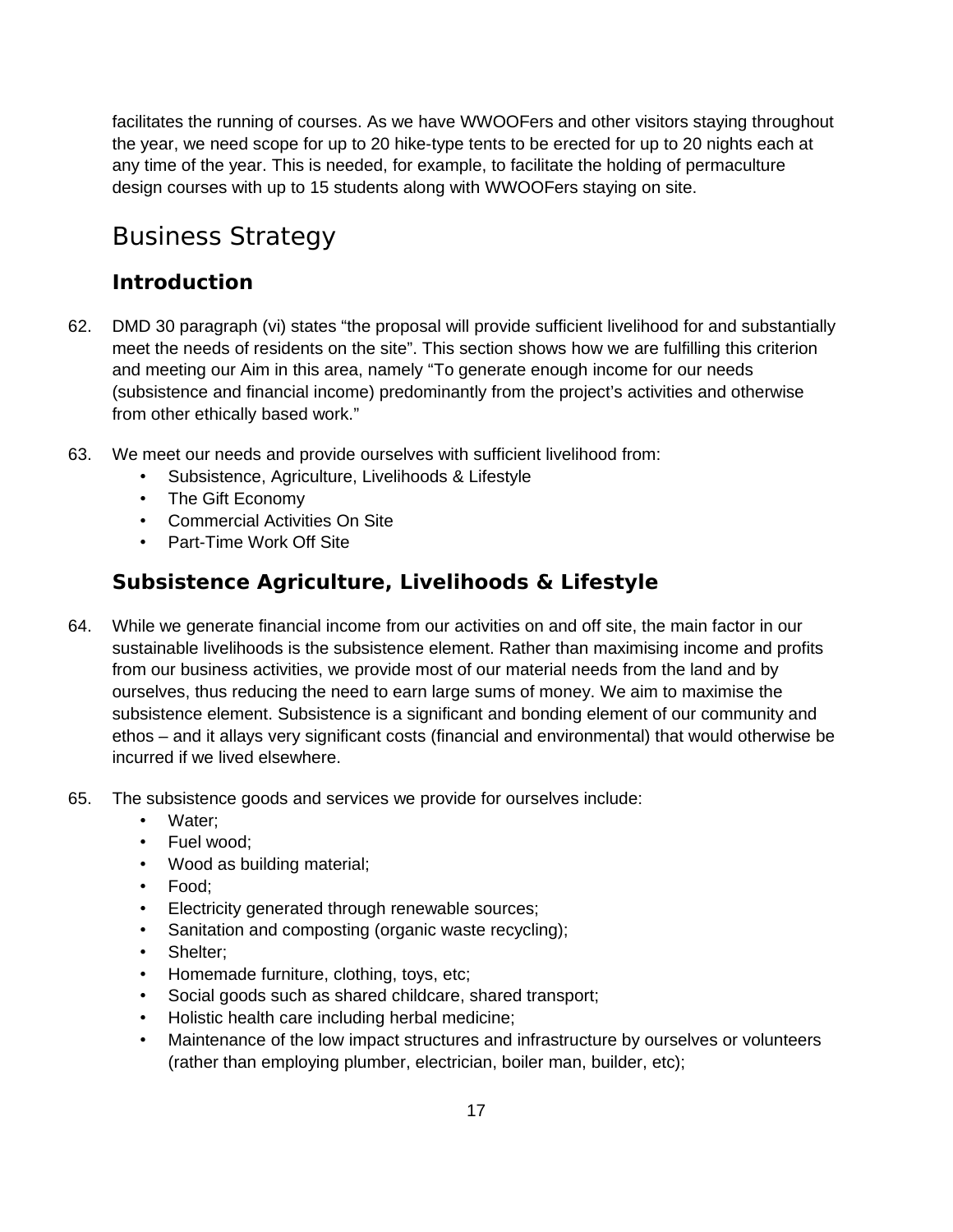- Entertainment & Music (insofar as human interaction at the settlement reduces the need to seek entertainment elsewhere).
- 66. The sum total of these subsistence benefits results in a lifestyle which requires a considerably lower financial expenditure than would be engendered if we lived separately in houses. The reduced level of transport is also a reflection of the fact that this lifestyle provides us with physical and social goods and services which we would otherwise have to seek elsewhere.
- 67. Thus the majority of our time is spent working on site to meet our needs. Day to day tasks include: child care and education, firewood processing, woodland management, human and organic waste disposal, structure maintenance, wildlife monitoring, garden maintenance, food production, community dynamics, peer counselling, recycling schemes, laundry, and herbal medicine making. These activities are an integral part of our day to day life and it is a vital part of what SCW has to offer in showing a sustainable way of life.
- 68. The project enables us to meet our needs by fulfilling our emotional, spiritual and physical well being. By living a sustainable woodland way of life, we have more time to spend with our children, helping each other, pooling resources and skills and volunteering with projects and people outside the community. Although this way of life can have its challenges, we feel the holistic value far outweighs a conventional lifestyle. The children at Steward Wood (all of whom have spent all or most of their lives in the woodland) would find it difficult to give up this way of life and it would be highly detrimental to their well-being if they had to leave.
- 69. The four survival needs are food, water, fuel and shelter. These are some of the bigger average household expenditures in the UK. A family of four in Moretonhampstead spend on average £1065 per month on rented accommodation and utilities, plus approximately £500 per month on food and household goods (data compiled from three families). We provide nearly all our own housing, water, fuel and power (meaning that the cost of a family living at Steward Wood is only £130 per month) and some of our own food (a family spends approximately £360 per month on food and household goods). This shows how we are providing for our needs predominantly by subsistence living.
- 70. Our subsistence activities bring with them two main benefits.
- 71. The first of these is that the subsistence lifestyle is by no means introverted, but provides the basis for a number of educational courses, on permaculture, biodiversity, low impact building, renewable energy, bushcraft skills, retreats etc. These are a benefit to the people who attend, and bring in a commercial income. There is a growing demand from the public for this kind of "back to the land" education and it is a common form of rural diversification carried out by farmers with a strong traditional or subsistence leaning. Visitors (such as WWOOF volunteers) also benefit by learning skills, taking part in the permaculture activities, etc.
- 72. The subsistence element, as well as being pursued for its own sake, is therefore also an important component of our commercial and educational activity.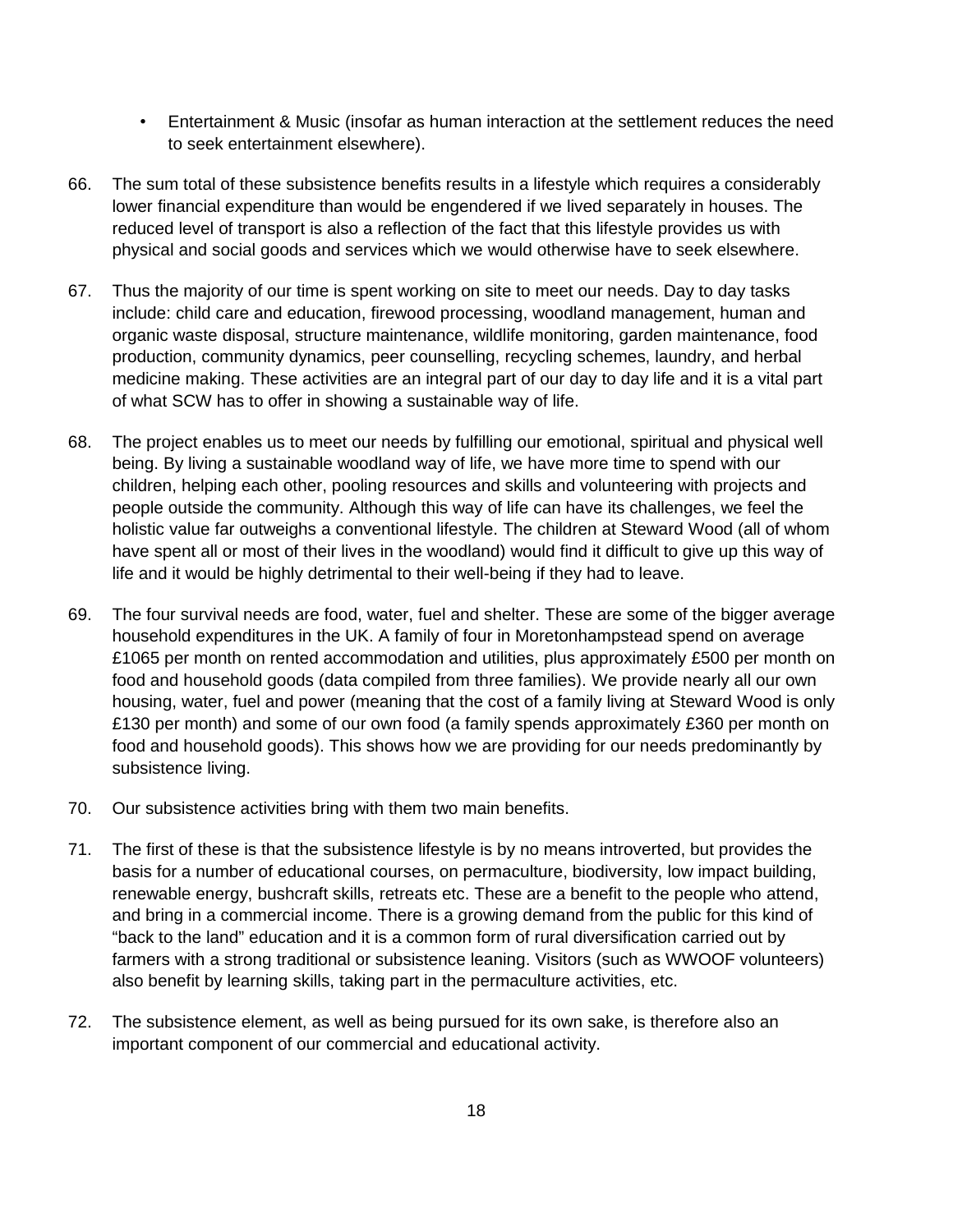- 73. The second of these wider benefits is managing an attractive landscape and wildlife habitat. See our Management Plan for details (at Appendix 4). Many of the landscape benefits are a direct consequence of our dedication to traditional, non-mechanized and subsistence methods of managing the land. This is unsurprising since these were the techniques that created the valued landscape in the first place.
- 74. We refer to the Court of Appeal decision of *Petter & Harris v SSETR and Chichester DC* [1999, EPL 5-163.25]. The case of Petter & Harris is cited in Mr Tamplin's Appeal decision. The judgment states that although profitability is often an indicator of financial viability it is not an essential component and a non-profit making holding may satisfy the "underlying purposes of the policy." This lead to the subsistence policy of paragraph 8 of PPS7 which stated: *"Some enterprises which aim to operate broadly on a subsistence basis, but which nonetheless provide wider benefits (eg. in managing attractive landscapes or wildlife habitats) can be sustained on relatively low financial returns."*
- 75. The means of reducing our ecological footprint are detailed below.
- 76. Our settlement is sited so as to take advantage of the potential for decentralized energy generation.
- 77. All of our structures are heated entirely with wood derived sustainably from woodland of considerable amenity value. If we lived in town we would (a) need more wood to heat larger and less well-adapted dwellings which typically take 7 to 9 tonnes of wood to heat; and (b) need to transport it to our homes. We would not be able to have a micro hydro scheme to generate electricity from water. As for public transport, we are fortunate to have good transport links.
- 78. We are thus attaining a far higher standard of sustainability than that achieved by conventional housing developments; and this achievement is conveyed to those who visit or take courses at the settlement. The dissemination of this degree of sustainability constitutes a wider benefit of the subsistence approach to land management; and the high level of sustainability is a significant material consideration for the renewal of our planning permission.
- 79. We are providing eco-friendly housing at incredibly low cost. All of us (apart from Sharif and Fern) have lived here continuously for over 2 years and nine of us for over 5 years (largely as families) placing most of us high on the points system for housing need as set out by Teignbridge District Council. By providing our own affordable housing, we are not a burden on the District Council in any way in relation to housing.

### **Gift Economy**

80. We value the gift economy, bypassing the need for money. This operates through websites such as Freecycle, sharing skills and tools, exchanging goods and services.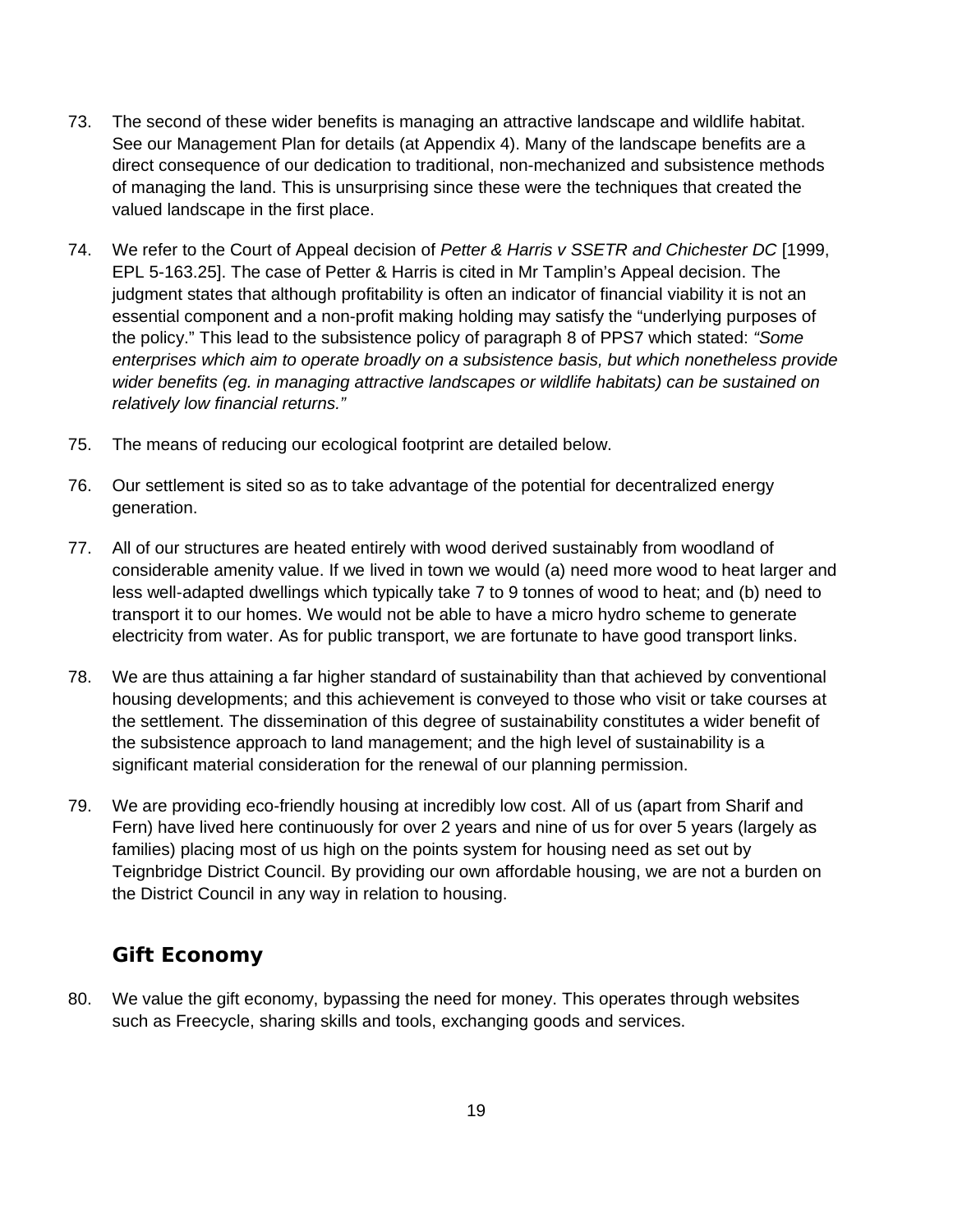81. For example, our Community Growing Day has been a great success and acts as a place to learn, grow and communicate with the local community. Volunteers come for the day to help us in our garden. We provide lunch to all and there are always questions about the project and our garden. We have found over the years that by having people here voluntarily and without payment is more beneficial for us and them. By not charging, we are being inclusive not exclusive to those without funds to participate. We see this as a huge benefit to the community, a place for people to come with their children and participate in a holistic activity. Some volunteers are experienced growers and others come to learn but all take away something from the experience.

### **Commercial Activities On-Site**

- 82. We generate financial income from on-site activities by running courses, and making and selling timber, value added timber products, tools, and herbal preparations.
- 83. We are continuing to run courses on site at Steward Wood such as:
	- Healing Hedgerow
	- Bird Language Interpretation and Nature Awareness
	- Green Woodworking
	- Wild Food Foray
	- Fungal Foray
	- Permaculture Design
	- Off-grid Renewable Energy
	- Sustainable Living
	- Bushcraft
	- Tours/visit
	- Home Ed Science Group
	- Wild Woods 'n Willow
- 84. With our range and depth of expertise and experience in various fields, our teaching skills, the high standard of facilities and structures now at SCW, and with the woods as a long-standing working model of permaculture, we are able to offer an increasing variety of courses and opportunities over the coming years. We detail some of these below.

#### **Healing Hedgerow**

85. The Healing Hedgerow was set up by Beccy and Sonia in 2007 and has increased in popularity over the last 5 years. They have over 10 years of practical knowledge and skill in how to identify, harvest and preserve medicine from nature. As well as selling herbal medicines, tinctures, tea, tonics, balms and other elixirs to the wider community, Sonia and Beccy have run many courses since 2007.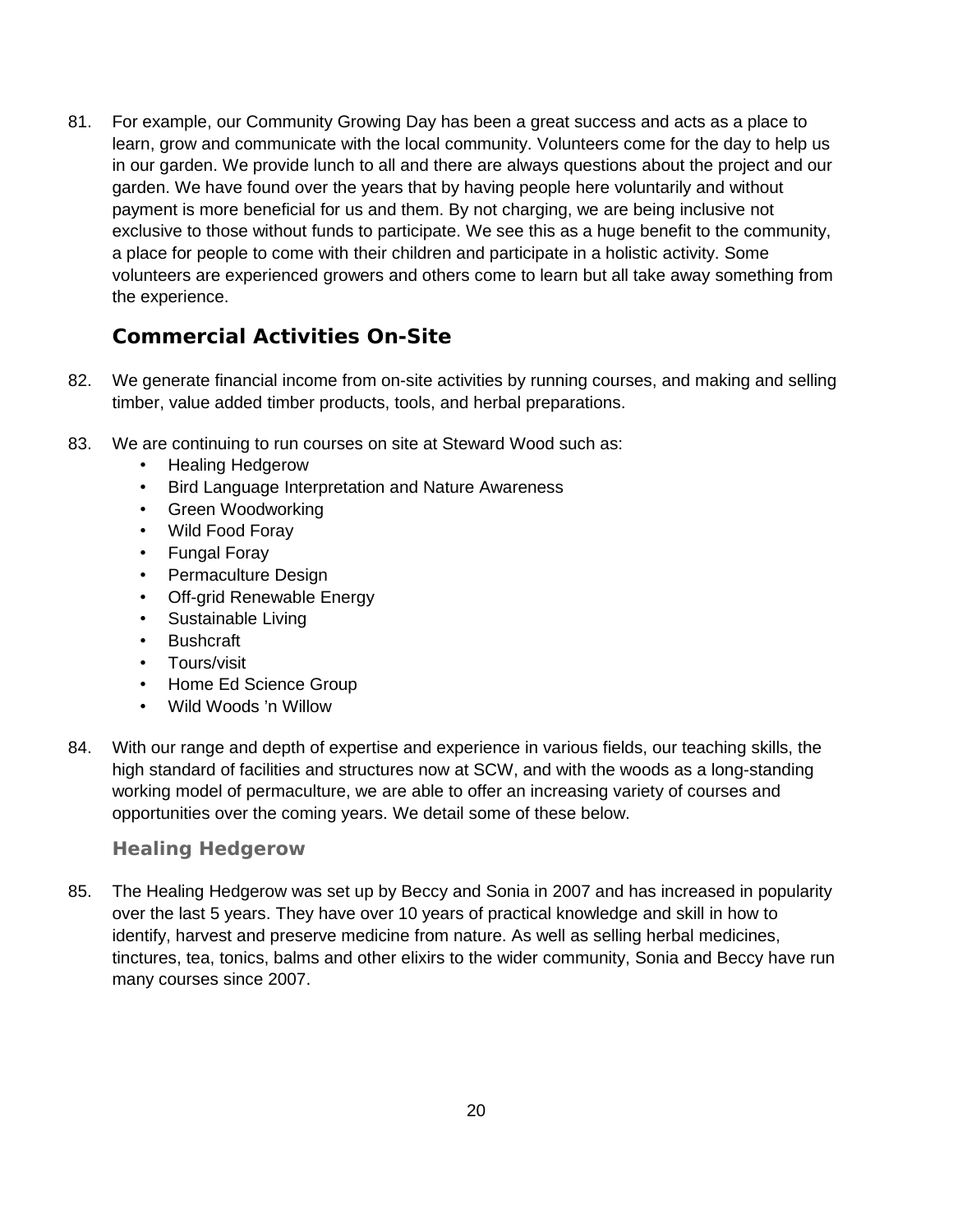#### **Nature Connections - finding yourself in nature**

86. Nature Connections was set up in 2010 by Ollie. He has trained at Trackways, the leading nature awareness school in the UK. His woodland lifestyle has enabled him to develop an understanding of bird language and behaviour, ecology, tracking skills, ways of movement and sensory awareness that enables people to deeply engage, directly, with the natural world that surrounds them.

#### **Green Woodworking Courses**

87. Sharif is an award winning bowl turner and runs a variety of green woodworking courses from Steward Wood. Sharif is one of only a handful of people who teaches pole lathe bowl turning in the UK. This traditional craft has grown in popularity in the last few years and continues to gain a lot of interest. He takes his spoons and bowls for sale to various events and markets while also taking regular commissions and forging bespoke bowl turning tools for sale from his outdoor workshop at Steward Wood.

*"I attended a spoon carving course held by Sharif and I am now totally addicted! Sharif is a natural teacher, very patient and clear in his instruction. He's very knowledgeable about the subject of greenwood carving and you can't help but be infected by his enthusiasm. Just looking at the spoons and bowls he his produced will inspire you to give it a go."* - Edwin Mitchell-Finch

*"Sharif is very patient and we all progressed at a good pace making a spoon to take home along with the skills to use for the future. His own work is superb and very inspiring. He also has spoons by many makers from around the world and can tell a story about each one. He is a natural teacher and thoroughly interesting chap to spend some time with."* - Paul And Claire Mills

*"I learnt to carve spoons with Sharif and even though I was a complete beginner, his clear instructions made me feel able to use the carving tools with confidence. Sharif's teaching really has opened up a new interest in my life. I went on to carve in my own time, even on Christmas day! I've made a spoon for a friend from a branch in her garden and my sister had an applewood spoon for her birthday. Sharif's gentle enthusiasm for his craft has enabled me to get to know different woods and how they look, feel and carve. I think everyone should carve at least one spoon in their lives...and Sharif is the man to help you do it!"* - Annie Gill

#### **Permaculture Design Courses**

88. Since the granting of our last planning permission, we have run three permaculture design courses lasting two weeks (in 2009, 2010 and 2012) with 15 students each time.

*"This was an experience of a lifetime. I feel inspired and empowered by the whole process. It's given me hope for the future of our beautiful, threatened planet."*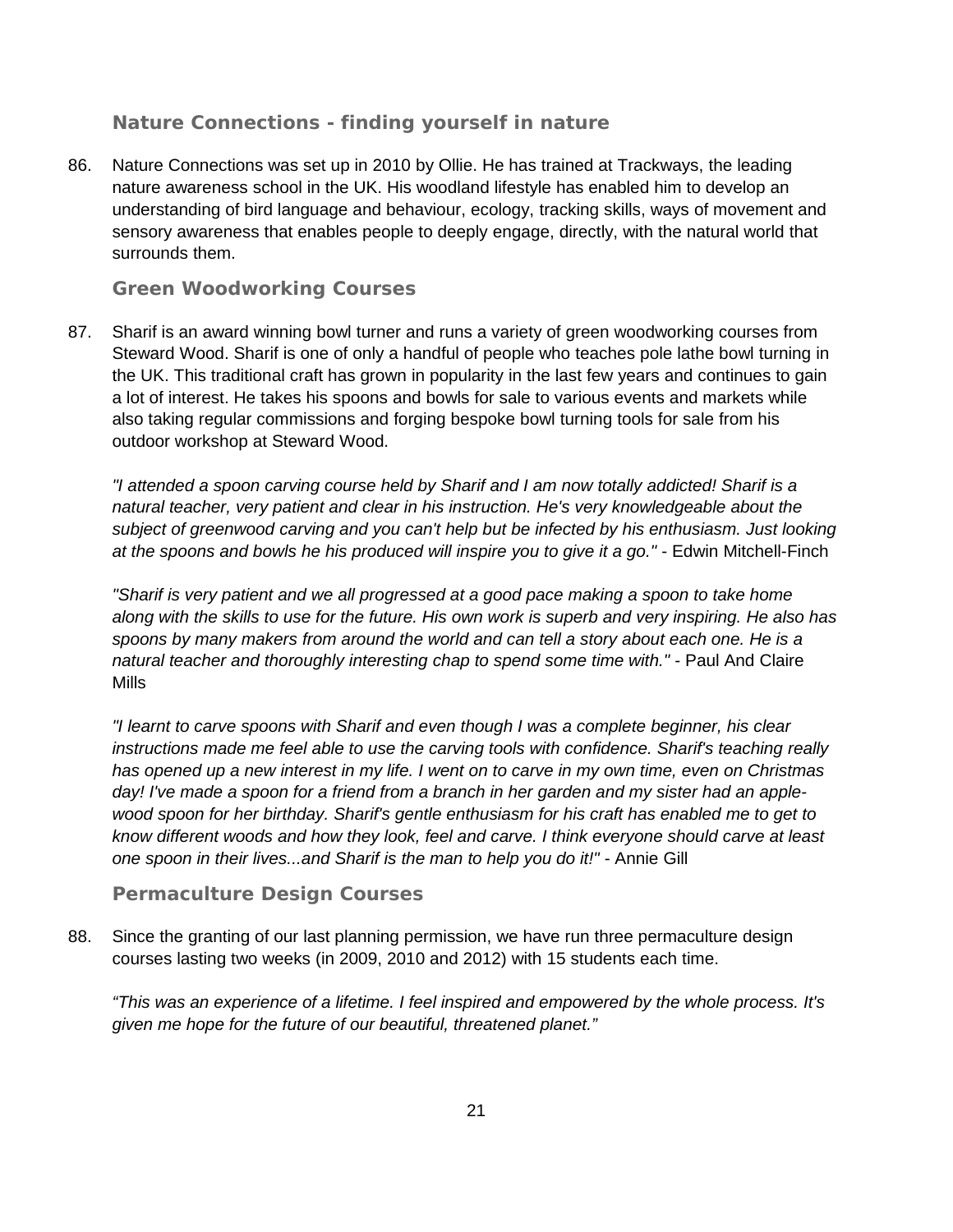*"It was fantastic to be a part of a thriving permaculture community while learning about sustainability and permaculture – it helped me to make sense of it all. What a wonderful bunch of people – very friendly and helpful (including the children). The whole experience has been a delight."*

*"I've got the bug to design all the gardens of people I know and spread the ethics and principles of permaculture."*

#### **Educational Visits**

89. See the section below headed 'Education'. We often charge a fee for tours and educational visits.

#### **Photography**

- 90. Fern is a photographer and artist currently working on a long term project about her time at SCW. The project, entitled 'Wild Wood', has been shortlisted for the National Open Art Competition 2013, The Ideastap Photographic Award 2013 and The Magnum Showcase 2013. Wild Wood has been exhibited in group and solo shows across the UK and has been published in a variety of digital and print publications. This summer, Wild Wood travels to The Netherlands for the 2014 Noorderlicht Photography Festival and an image from the series has also been selected by The Royal Photographic Society for their International Print competition and will be touring London in venues such as the Berkeley Gallery and The Royal Festival Hall. At the end of the year, Fern has been invited to produce a second solo show at The Centre for Contemporary Art and the Natural World at Exeter University. Fern continues her practice from the woodland where she works and lives. She believes that immersing herself in this way of life is integral to the project's success.
- 91. After the granting of our last planning permission, we found that meeting the majority of our cash needs from activities on site was unrealistic due to these three main factors:
	- 1) Having to spend over £20,000 on legal fees for our last successful planning appeal in 2009. This resulted in an immediate need for us to earn money to pay back the legal fees which could only be met by working off site leaving little time to set up on-site enterprises.
	- 2) The economic downturn which has resulted in a marked decrease in people booking on courses.
	- 3) The MoreFood project planning application being refused by the DNPA in October 2012. We were successful in applying for a Local Food Grant (£76,000) from the Big Lottery Fund to develop our demonstration gardens and to provide community and local employment. However, the funding was conditional on planning permission and was refused by the DNPA. This was a major setback. We had spent a huge amount of time and money on the funding application (which involved two stages), the Business Plan (running to nearly 100 pages), and the planning application (with many detailed drawings).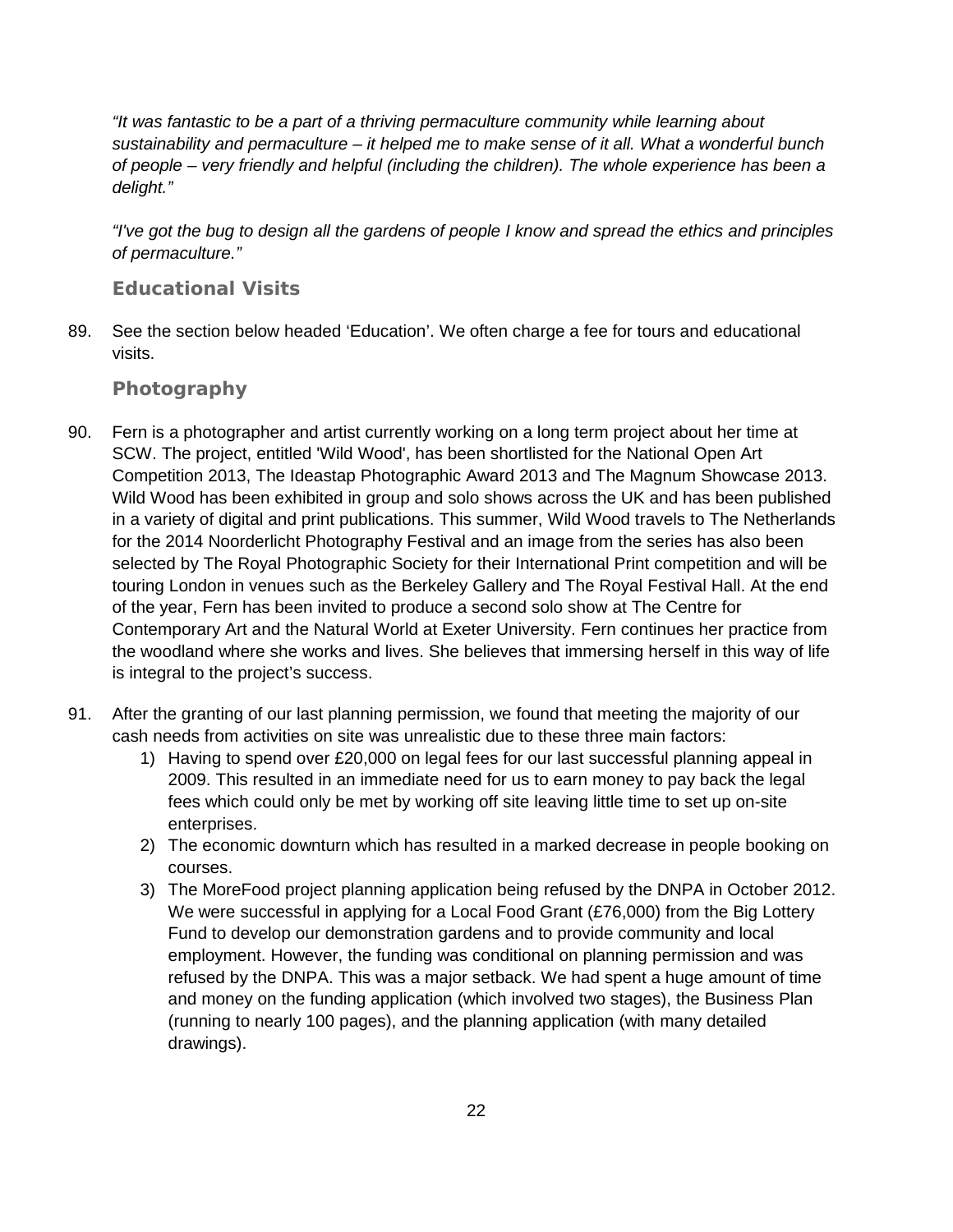### **Vision for the Future**

#### **Arts & Crafts Centre**

92. We intend to turn our workshop room in the longhouse into a gallery, shop, and small workshop. Here we will display, make and sell the items we produce such as: woodcraft, photography, artwork, wild medicines and poetry. We plan to apply for funding for this in the next 5 years. NB. We are not applying for planning permission for this now.

#### **Community Garden**

- 93. When the planning application for the MoreFood project was turned down by the DNPA, the funding period for the Local Food Grant had come to its end. However, we intend to seek alternative funding for this project within the next three years.
- 94. Despite the recommendation by Stephen Belli (the Director of Planning) that temporary permission be granted (see Appendix 10), the structures associated with the MoreFood Community Garden project were refused planning permission on 15th October 2012 (see Appendix 11).
- 95. Mr Stephen Belli said in his report (Appendix 10):

*"The development is consistent with the provisions of the Development Plan and government advice (and material considerations do not indicate otherwise) " "The development complies with the adopted Dartmoor National Park Authority Core Strategy Development Plan Document "*

*"The development complies with the emerging policies of the Policy DMD8 of the Dartmoor National Park Authority Development Management and Delivery Development Plan Document Publication Version "*

and states the relevant Devon Structure Plan, DNPA Core Strategy, Development Management and Delivery Development policies and his reasons.

- 96. We believe that the reasons for refusal were unfounded and that, had it not been for the fact that the funding window had expired, we would have been successful on appeal. We set out below the reasons for this conclusion.
- 97. DNPA Reason(s) for Refusal:

*1. In the absence of sufficient explicit detail submitted with the application such as a detailed site layout plan and the potential intensification of the use of this land, the proposed development would have a detrimental impact on the landscape character of this part of the Dartmoor National Park, contrary to policy CO2 of the Devon Structure Plan, the Dartmoor National Park Core Strategy Development Plan Document and in particular policies CORI, COR3 and COR4, policies DMDI and DMD5 of the Dartmoor National Park Development Management and Delivery Development Plan Document and to the advice contained in The English National Parks and The*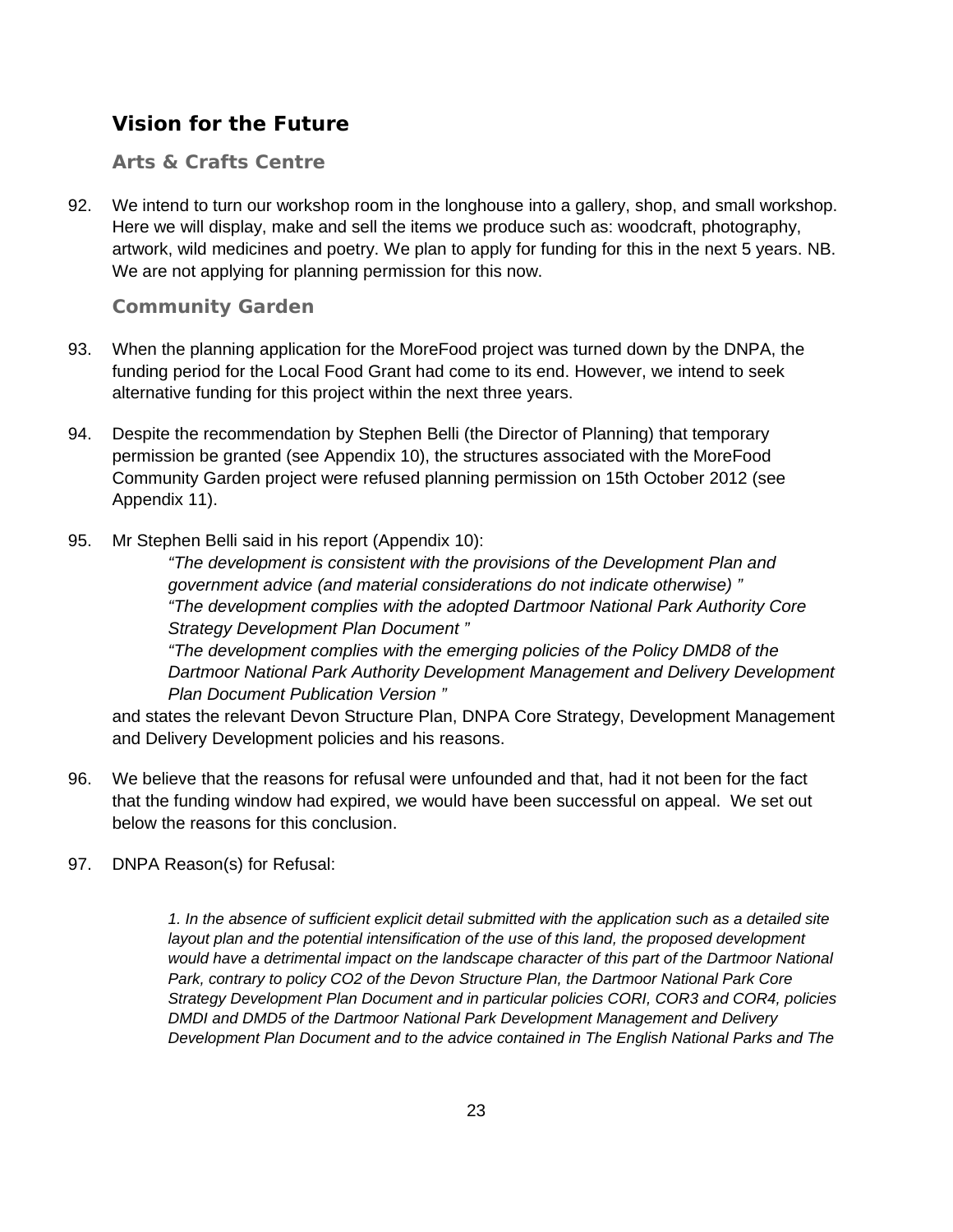*Broad UK Government Vision and Circular 2010 and The National Planning Policy Framework 2012.*

- 98. There was an enormous amount of detail submitted with the application including:
	- a Business Plan (see Appendix 12) with appendices adding up to 95 pages
	- detailed, scale drawings of all the structures (see Appendices 7 to 9) which after consultation with the planning officer, Louise Smith, and some additions/amendments were approved by her as sufficient for the planning application.
- 99. There was enough detail to satisfy the Lottery funded Local Food Grant scheme to fund the project (after two stages in the application process). There was not a site plan for the garden because the design was going to be professionally created using funding from the grant which was dependent on receiving planning permission. The garden design was not a planning issue and should not have been a consideration in the decision. A concept design was submitted in order to put the structures in context.

*2. The proposed development would not be low impact and increased levels of activity and visitor numbers coupled with additional vehicle movements, taken together with a lack of detail regarding effective monitoring of vehicle movements and car parking arrangements, would have a detrimental impact on the residential amenities of neighbouring occupiers and would detract from the special qualities of the area, contrary to policy DMD4 of the Dartmoor National Park Development Management and Delivery Development Plan Document.*

100. We believe that the structures included in the MoreFood application would be low impact as defined by the Fifteen Criteria. Chris Gubby, the case officer from Devon County Council Highways Department, stated that he did not foresee any major highways issues and made no objections to the application. As the highways officer had no objections to the proposed development, we fail to see how it could contravene DMD4 in terms of highway safety. We also fail to see how a small number of visitor vehicle movements could have a detrimental impact on residential amenities. The site has good access and parking and strict conditions were suggested to ensure vehicle movements and parking would cause minimal disturbance.

> *3. It is considered that the proposed development does not enhance the natural beauty. wildlife and cultural heritage of the National Park. Neither does it promote understanding of the special qualities of the Park or foster socio-economic well being to the extent that the concerns expressed above can be set aside. The proposal is considered to be contrary to policy CO2 of the Devon Structure Plan and policy DMD1 of the National Park Development Management Delivery Plan Document.*

101. The MoreFood project proposed a community garden including a forest garden, bee sanctuary, and play and picnic areas in place of an area of land consisting of low scrub (mainly bramble). An ecological survey was undertaken and submitted with the application giving appropriate recommendations.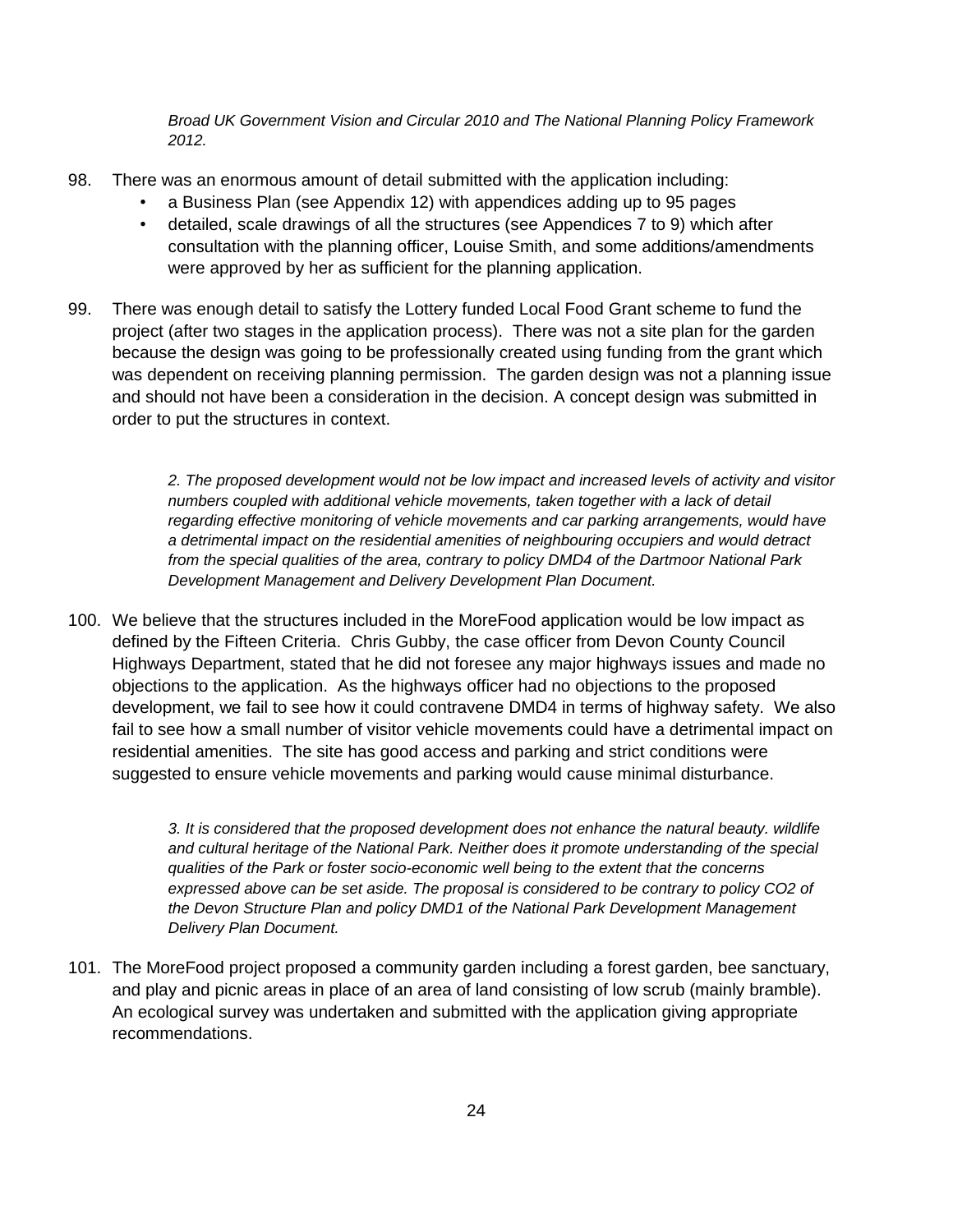- 102. The proposal is in alignment with many of the DNPA Core and Development management policies, as set out in the officers report (see Appendix 10, and should therefore have been granted planning permission.
- 103. As part of this current planning application for permanent permission, we are applying for permission for the structures associated with the MoreFood project (namely the Roundhouse Interpretation Centre, Polytunnel and Disabled Accessible Composting Toilet) so that in future we can obtain funding and establish the community garden.

#### **Education**

104. We have witnessed the educational benefit SCW has on the people who visit the project. We want to invite more Universities, organisations, schools and camps to come and visit the woodland and learn about our way of life. With the Roundhouse Interpretation Centre in the Growing Area and the extra scope in the Settlement Area this permission would give us to create more functional structures, we can increase the visits from these groups.

#### **Social Media**

105. Our Facebook page (set up in July 2013) has over 650 followers and is growing rapidly. We have found there is great interest in what we are are doing here at Steward Wood. Social Media is enabling us to connect to a wider audience increasing the educational benefit of the woodland. With the growing support of people from this page we predict this will be a great way for us to increase the educational value of SCW. Our next step is to use a crowdfunding platform to raise money for the MoreFood project so we can continue what we set out to do in 2007.

## **Part-Time Work Off-Site**

- 106. In addition to the commercial activities carried out on site, we also earn money from activities off site. Often these are the same activities carried out at other locations, for example teaching bushcraft and nature connection. All members of the community work part-time off-site through employment or self-employment.
- 107. Most of our off-site work is within the local community.
	- Beccy local village shop.
	- Son Healing Hedgerow, cleaning & care work.
	- John bushcraft instructor, care work, Tanglewood (roundhouse building in schools and mentoring of young people in rural crafts), nature connection & Forest School.
	- Seth electrical safety testing, event waste and recycling management for local festival, farm work for local farmers, sawmilling.
	- Mel Teacher's Assistant in Moretonhampstead Primary School.
	- Merlin computer support and website development, running courses at Moreton Library, Community Renewables project coordinator with the Moretonhampstead Development Trust.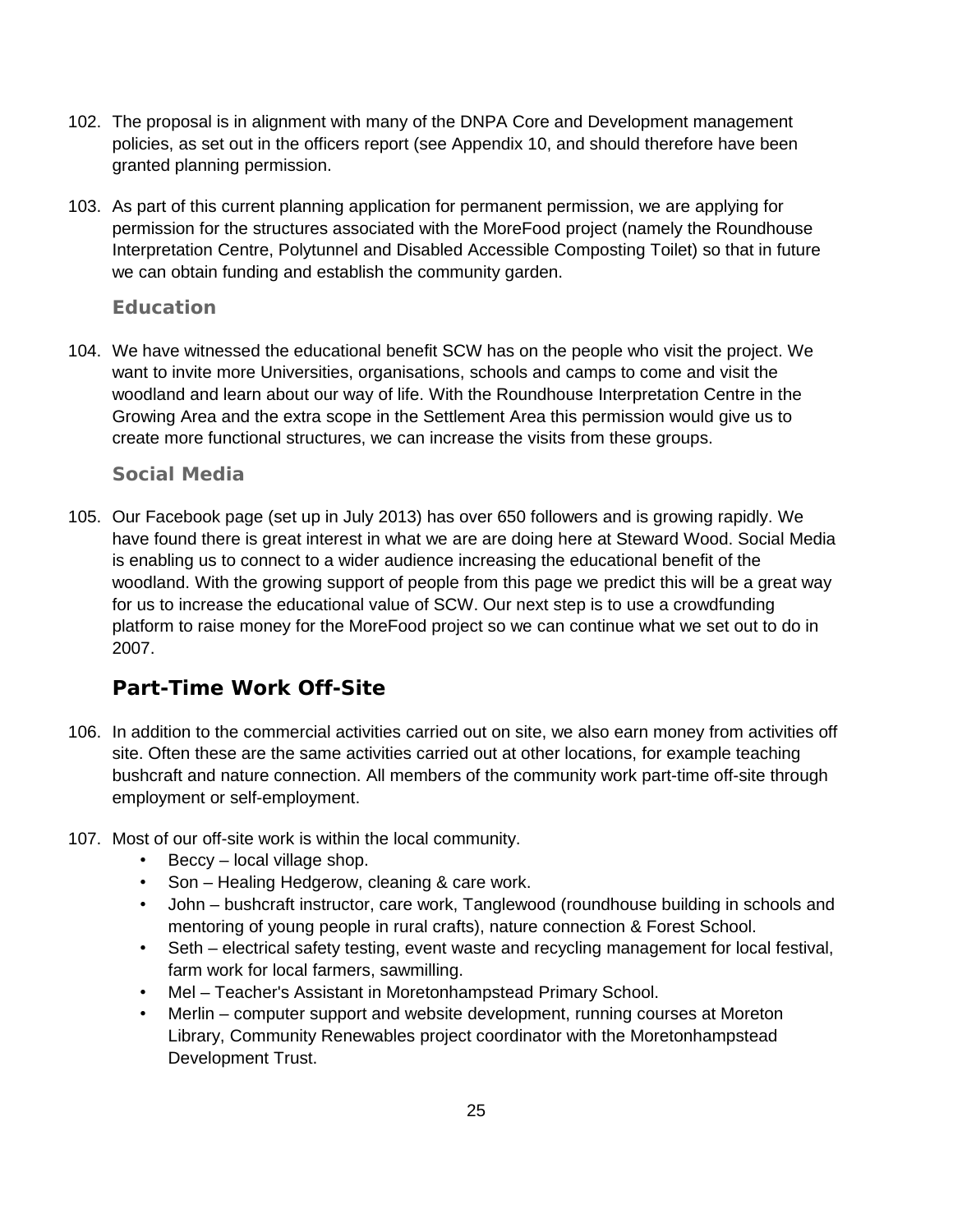- Fern Photography, Green Shoes in Moretonhampstead.
- Sharif making and selling wooden bowls & spoons, forging and selling tools, running courses in above.
- Daniel storytelling, bushcraft and nature awareness instructor, archery instructor.
- Ollie Proper Job Resource Centre in Chagford.
- Owen Retained Firefighter in Moretonhampstead.
- Chris Project Manager of the Moretonhampstead Development Trust.
- 108. Our activities off-site make an important contribution to the economic, social and educational life of the wider community, and there is a cross-fertilisation between our work and jobs off-site and the project. For example, by some members working within Moretonhampstead, both members and local residents benefit from the sharing of resources and expertise. With our low housing and living costs at the woods, we can afford to work at the low wage level.

## Woodland Management

- 109. Our Aims in this area are:
	- To manage the land using the principles of permaculture, forest gardening, and continuous cover forestry.
	- To manage the woodland for fuel, timber, and the creation and protection of wildlife habitat.
- 110. This section shows how we are meeting these Aims and the criteria in DMD30, in particular paragraph (v).
- 111. In July 2012, it was decided that the principles and practices set out in the Management Plan 2007-12 (see Appendix 4) would be continued until 2014 when a thorough review was to be carried out. We have, however, decided in the meantime not to replant with sweet chestnut due to the risks of Phytophthora ramorum. We are currently in the process of the review.
- 112. As part of the Management Plan review, we sought the advice of the Devon Wildlife Trust and received a visit from Lynne Kenderdine (Land Management Advisory Officer) on 16th April 2014. Subsequently we received a letter from Ms Kenderdine dated 20th June 2014 (attached at Appendix 13 which provides written advice on how we can enhance our management of the woodland. This has informed our updating process, in particular concerning the management of wildlife habitat.
- 113. Ms Kenderdine states:

*"In terms of landscape scale conservation, Steward Wood has a very valuable contribution to make to biodiversity within the local area, not least as it forms the northern end of the Bovey woodland ridge; much of which is ancient in origin. As such your land provides something of a transition zone between the adjoining farmed environment to the north and woodland to the south. Your phased and sustainable*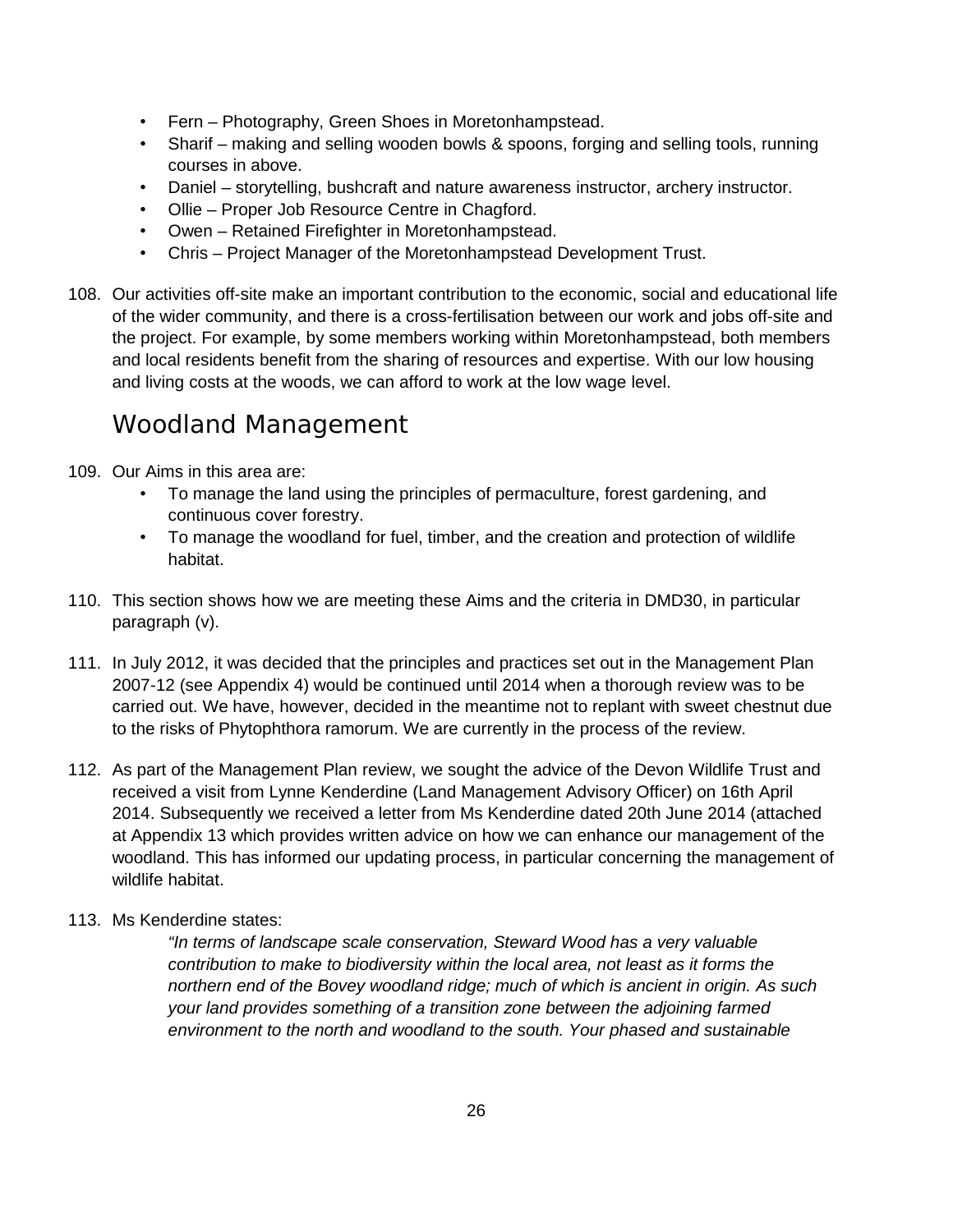*approach to management, as well as construction of your settlement area, has created an interesting array of niche habitats providing much structural diversity for wildlife."*

- 114. and her letter concludes by saying: *"Overall we consider that your management is having a very positive impact on your local biodiversity."*
- 115. We are also consulting with other experts and advisers in this area as part of our review of the Management Plan. We are due to visit soon a DWT reserve with Andy Backare (DWT Nature Reserves Officer) to see an example showing the results of the management suggestions made in Ms Kenderdine's letter.
- 116. Wildlife conservation and restoration are at the heart of our Management Plan, and the natural regeneration occurring in the Settlement Area is a prime example of our success at creating and managing wildlife habitat and the increase in species biodiversity this brings. According to the UN Environment Programme, the Earth is in the midst of a mass extinction of life. Scientists estimate that 150-200 species of plant, insect, bird and mammal become extinct every 24 hours. This is nearly 1,000 times the "natural" or "background" rate and, say many biologists, is greater than anything the world has experienced since the vanishing of the dinosaurs nearly 65m years ago. There is scientific consensus that this is caused mostly by human activity including habitat loss, climate change, increasing consumption, overpopulation, deforestation, pollution, and the hypoxiation and acidification of the oceans.
- 117. The State of Nature Report, produced in 2013 by an exciting new coalition of conservation and research organisations, is the first of its kind to document the status and population trends of animals and plants in the UK. Sir David Attenborough writes in the foreword:

*"This important document provides a stark warning: far more species are declining than increasing in the UK, including many of our most treasured species. Alarmingly, a large number of them are threatened with extinction. The causes are varied, but most are ultimately due to the way we are using our land and seas and their natural resources, often with little regard for the wildlife with which we share them. The impact on plants and animals has been profound."*

118. A quote from Defra on gov.uk echoes the severity of the situation:

*"In England, much of our biodiversity, including many of our birds, butterflies and plants, is declining. Our wildlife areas are too disjointed and fragmented, which makes it harder for wildlife to flourish and respond to climate change and other pressures, like pollution. All countries need to act to improve biodiversity and preserve natural ecosystems. Otherwise the natural environment, wildlife and human life as we know it are all at risk."*

119. In 2010, Ahmed Djoghlaf, the Secretary-General of the UN Convention on Biological Diversity, stated: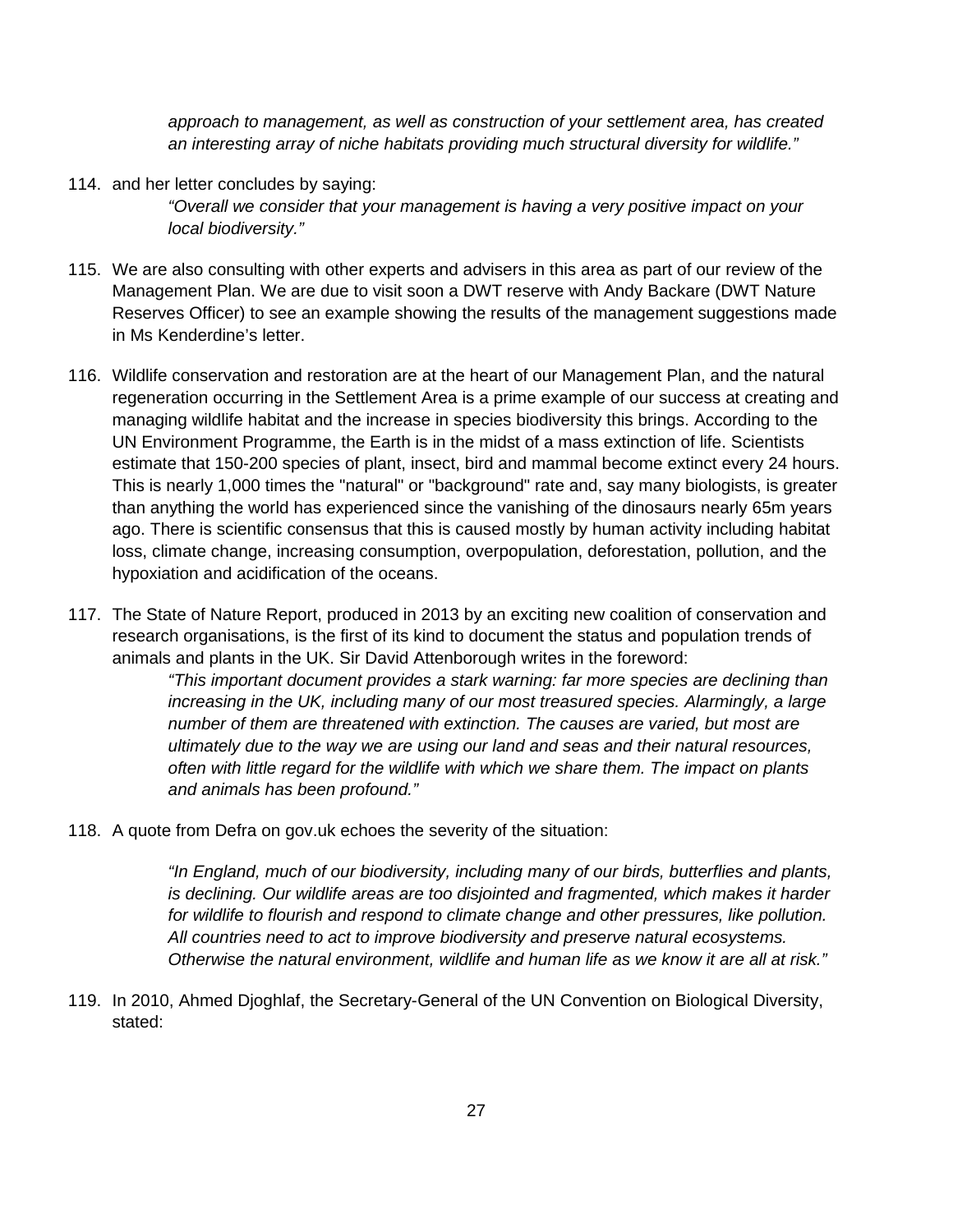*"What we are seeing today is a total disaster. ... We are losing biodiversity at an unprecedented rate. If current levels [of destruction] go on we will reach a tipping point very soon. ... The loss of biodiversity compounds poverty. Destroy your nature and you increase poverty and insecurity. Biodiversity is fundamental to social life, education and aesthetics. It's a human right to live in a healthy environment."*

- 120. It is clear that the conservation and restoration of the natural world are vital to the survival of humankind, our non-human neighbours, and the world as we know it. We are proud that it's been confirmed by our own observations and monitoring over the years, combined with our recent visit from the Devon Wildlife Trust, that we are being successful in achieving our aims of creating and managing wildlife habitat. We look forward to further collaborating with local and national conservation organisations to continue our valuable work in this critical area for the benefit of the local biodiversity, and as a part of the global effort to protect the natural world we all depend on.
- 121. We attach at Appendix 18 our Licence to Fell Growing Trees issued by the Forestry Commission on 2nd December 2014. Roger Ford (Woodland Officer of the Forestry Commission for Exeter, South Hams, Teignbridge, Torbay and Dartmoor National Park) visited SCW in October 2014 and stated:

*"I had a great time walking through your woods and I think you're doing a wonderful job of managing the woodland."*

- 122. Here is a non-exhaustive list of woodland management tasks we have undertaken during our time here:
	- observation and species identification;
	- drawing up and updating our Management Plan;
	- felling and processing larch, ash & sycamore for firewood and building needs, and for sale;
	- replanting with oak in the Settlement Area and restocking where required;
	- clearing around newly planted oaks;
	- coppicing of ash, hazel and sycamore and protection of coppiced stools from deer browsing;
	- killing ivy on veteran trees at risk from wind throw;
	- planting areas of standard and dwarfing fruit trees and fruit bushes to create Forest Gardens;
	- pruning and maintenance of Forest Garden trees;
	- erecting a deer fence in the Growing Area;
	- maintenance of forestry tracks and paths, including marking out permissive paths for walkers;
	- clearing windblown trees and dangerous trees/branches;
	- clearing invasive species (such as laurel and rhododendron);
	- creating habitat piles from brash;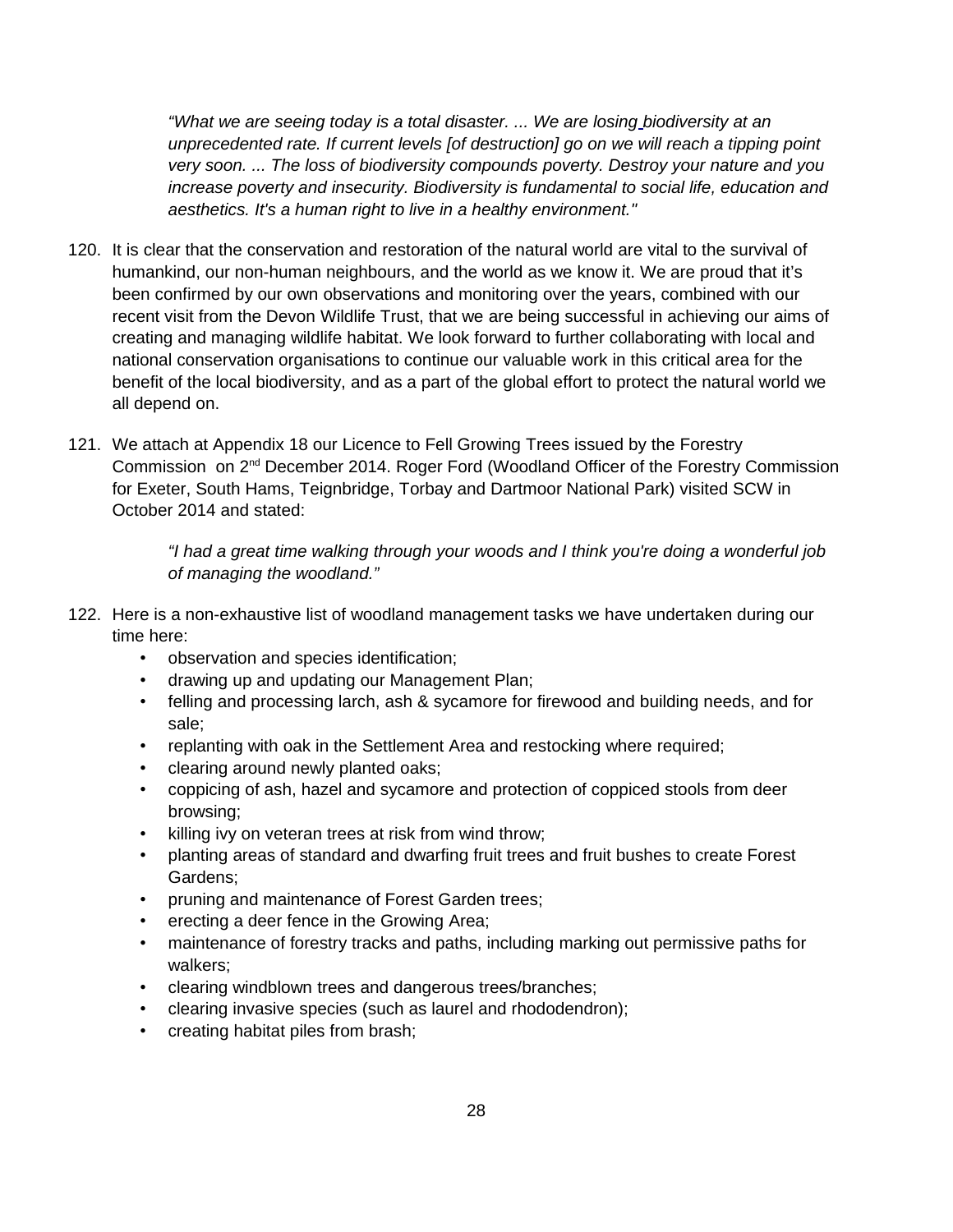- attending woodland management courses and events (including Continuous Cover Forestry training) and attending chainsaw courses;
- carrying out Continuous Cover Forestry monitoring of the woodland and analysing the results;
- marking of trees for felling;
- making and putting up bird, bat, and mammal boxes and bird feeders;
- Monitoring for any signs of disease such as canker, Phytophthora ramorum and ash dieback;
- Ecological monitoring (for example, dormice, bat and bird nest monitoring);
- Protecting area's of diverse flora and fauna.
- 123. The analysis of our Continuous Cover Forestry monitoring is attached at Appendix 14. This shows the wide range of plant and tree sizes, their different ages and the variety of habitats. It helps us to identify trees and species that need encouraging or cropping. It shows that using the CCF approach means we are being successful in meeting our aim of re-establishing native broadleaf woodland from what was previously a plantation woodland with limited biodiversity. For example, it can be seen that there is a large number of young broadleaf trees coming through as we fell the mature conifers.
- 124. Our emphasis has shifted from replanting with oak, which takes a considerable time to grow. We considered planting sweet chestnut but decided not to when Phytophthora became prolific. Instead we have mainly encouraged natural regeneration and planted a mixture of fruit and nut trees and other broadleaves (such as hazel, rowan, birch, lime, ash and hornbeam). Our restocking plans are due to be approved by the Forestry Commission (when we receive the latest Felling Licence).
- 125. Our activities are an integral part of the life of the woodland. Humans are a part of the ecology, of the land, not separate from it. Whilst it would not be appropriate for humans to live in every part of the countryside, there are places where we can return to our natural place (woodland dwellers) living in harmony with the flora and fauna. The residents of Steward Wood are achieving this in a way that is admired and enjoyed by many who come to visit.
- 126. We can compare our residence in and management of the wood with the likely management had the woodland remained a commercial one: group felling and replanting with conifers. Our approach is one of on-going, day to day woodland management rather than large scale forestry. This approach promotes the life of the woodland, its diversity and tranquility. In addition, we are facilitating people's understanding of and interaction with nature through our being here. Our on site presence is of great assistance to deer, rabbit and squirrel management.
- 127. The site is designated as a Section 3 woodland by the DNPA. Section 3 woodlands are expected to be retained and enhanced and are inappropriate for development unless for the proper management of the site. Dave Wood, our forestry expert at the Planning Appeal in 2009, stated in his Proof of Evidence that *"it is unusual to see conventional conifer plantations listed under section 3 unless there is a significant landscape value. It seems at odds with National*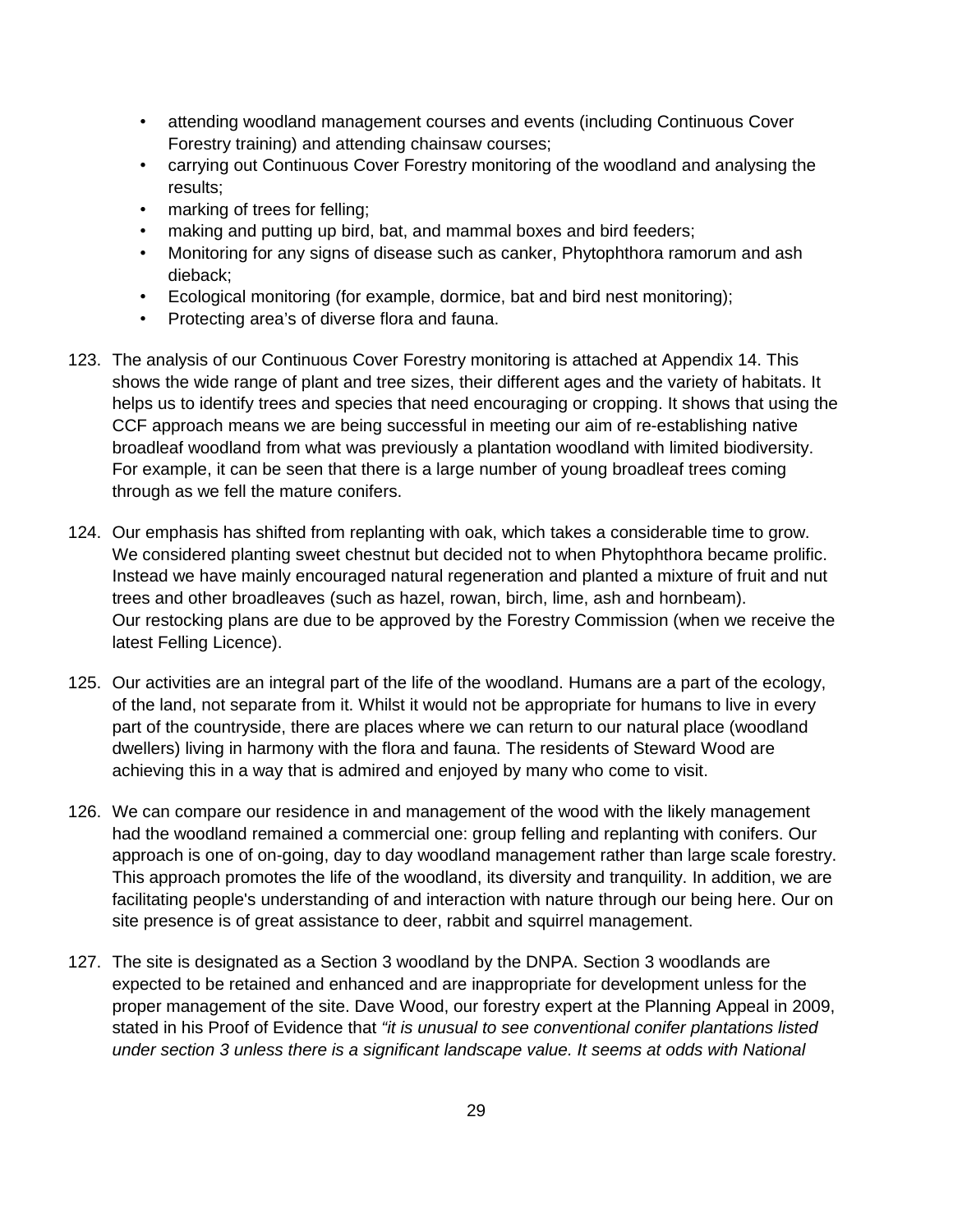*Park objectives not to support the gradual conversion of conifer plantation to predominantly broadleaves via continuous cover practise. Forest gardens and small low-impact dwelling sites will hardly be visible within the woodland structure proposed from any potential viewpoints available. The structural changes will only bring improved landscape character and a community supporting itself from it's woodland assets."* This remains the case.

- 128. We process timber using a mobile band saw (owned by Chris & Owen). This includes planking softwoods (in various sizes), making shingles, cladding, and floor boards.
- 129. Owen runs a business <www.coppiceandcleave.co.uk> hiring his mobile sawmill, and producing and selling value added timber products. Sharif uses wood from the land to make spoons and bowls for sale, as well as running green woodworking courses. Merlin makes and sells catapults. Sonia sells hand crafted crochet hooks from coppiced hazel, oak and sycamore. John and others often use hazel poles from Steward Wood to create bender structures off site to be used as teaching structures and to promote the project. Occasionally, other woodland products are sold (such as split larch fenceposts and planked wood for shelving). For several years now, poles from the wood are used as flagpoles in Moretonhampstead's annual community flag festival.
- 130. Please note that we are using Aspen fuel for our chainsaws, an alkylate petrol which is sulphur and solvent free and contains less than 1% of the amount of benzene found in normal petrol. It costs three times the amount of normal petrol. Also, we use vegetable oil rather than mineral oil as the lubricant. We use an electric chainsaw for small jobs when there's sufficient power.

## Growing at SCW

- 131. Our Aim in this area is:
	- " To generate much of our own food and medicine by growing organically, raising livestock, hunting and gathering."
- 132. This section contributes to us meeting the criteria in DMD30 paragraphs (i), (ii), (iv), (v), (vi) and (vii).
- 133. At SCW providing food and medicine for ourselves and volunteers is a vital and intrinsic part of demonstrating low impact living. We do so by:
	- Growing/cultivating
	- Gathering and preserving wild foods, herbs and medicines
	- Animal husbandry
	- Swapping excess produce and seeds with other local growers
	- Hunting
- 134. Growing organic food is an important part of our daily lives and we produce healthy, nutritious food and herbal medicines for ourselves, friends and volunteers. We have a weekly Growing Day when we invite local volunteers to join in with the work and then share the produce of our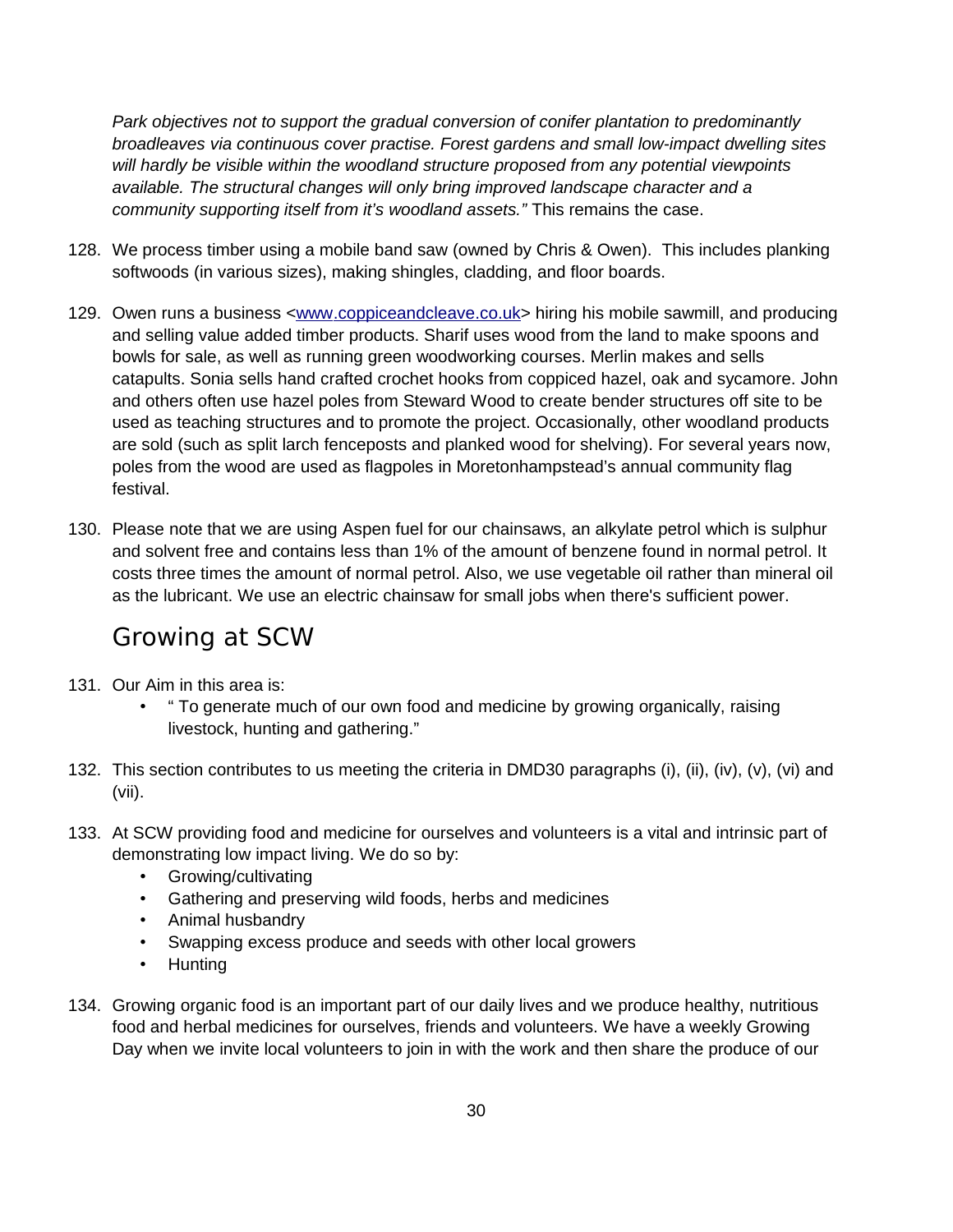Growing Area thus exchanging important skills and knowledge as well as seeds and plants. Furthermore, by increasing our capacity to feed ourselves, we reduce our dependence on international agriculture and global transport networks which are reliant on fossil fuel and pesticide use. Given the context of climate change and the environmental crises we face, the fostering of awareness of organic, local food growing is hugely important.

- 135. In our main Growing Area (which incorporates a Forest Garden), we grow a wide range of produce in quantity. We also grow food in raised beds beside our homes and have another four Forest Gardens of various sizes.
- 136. Our Growing Area is set up with linear raised beds with mulched paths in between. We have recently constructed a rabbit and deer proof fence surrounding these beds. We have a Shed for storage of tools and other materials, which also provides a covered space for those working in the garden. The roof of the Shed also provides rainwater collection for watering the beds.
- 137. In the last 5 years we have extended our Forest Garden in the Growing Area with more fruit and nut bearing trees and shrubs.
- 138. We are working to find funding to implement the MoreFood project which will enable us to expand the range and quantity of food grown in the Growing Area. The MoreFood project incorporates a polytunnel which would extend the growing season of a variety of different foods, increasing our capacity to produce food all year round in this climate ( see Appendix 8).
- 139. We make our own compost from food waste. This is clearly an excellent way of minimising our reliance on resources outside the community, whilst improving our crop yield. Humanure is also produced from the compost loo which we use to fertilise comfrey plants and fruit bushes.
- 140. We have many WWOOFers, course students and other visitors throughout the year who are able to gain knowledge of organic and permacultural food growing methods whilst staying at SCW, as well as sharing the skills and knowledge they have.
- 141. The DNPA's refusal of planning permission for the 'MoreFood' project was a huge setback and has meant that productivity in this area has not been as high as we hoped, particularly as the MoreFood project incorporates a polytunnel and deer and rabbit proof fencing. The DNPA has refused permission for a polytunnel at SCW on two occasions. We downscaled the area for our deer and rabbit proof fencing, which was put that up this year. We hope to find more funding in the near future to enable us to move forward with the project, providing increasing amounts of food for ourselves and the local community as well as demonstrating organic and permacultural growing.

#### **Gathering**

142. Our diets include a large portion of foods which grow wild in our woodland. The intimate knowledge of the land we have from living here enables us to know what grows where, and at what time of the year. Daniel, in particular, runs Wild Food Forays, passing this knowledge on to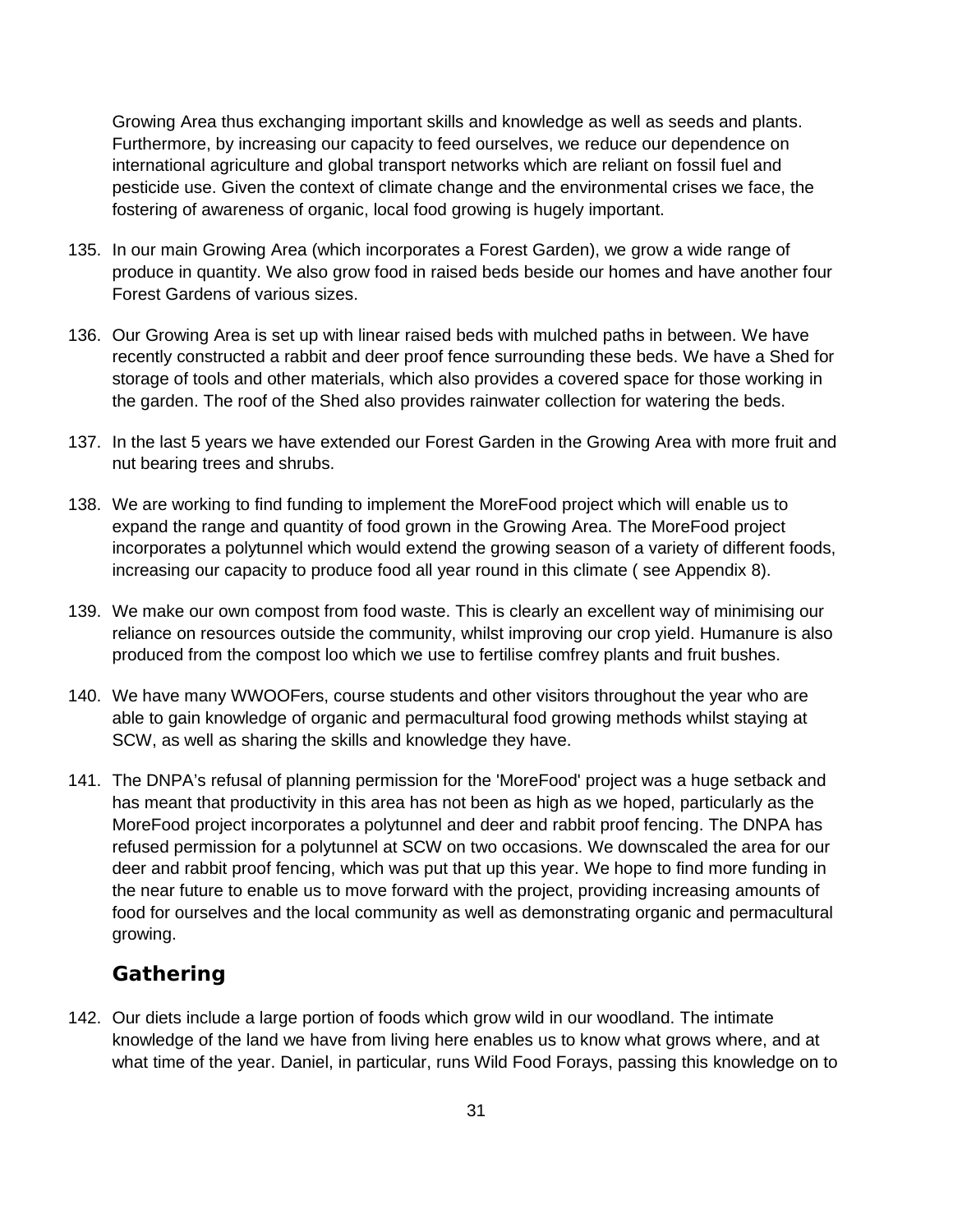children and adults. Also, two members of the community have been studying the medicinal flora and fauna of this land for the last 10 years and they sustainably harvest and prepare medicine for the whole community, enabling us to stay healthy and vibrant throughout the year and ward off serious illness and infections. As well as providing for the community they are able to guide and teach children, volunteers and course attendees in the ancient ways of wild medicine making through hands on experience, and above all, connection to the land and plant life that has only been possible through living so closely with it.

## **Animal Husbandry**

143. Seth and Sharif both keep small flocks of sheep in nearby fields by arrangement with local landowners to feed their families and others. Chris & Owen keep chickens and goats to help meet their needs and we intend to build a communal chicken run within the next year.

### **Hunting**

144. By hunting squirrels, rabbits and deer, we control local pests and provide ourselves meat with no food miles. Seth performs deer management for us and local landowners and holds a DSC1 certificate. By managing the local Roe & Fallow population, he provides venison for his family and the community here as well as the local landowners.

## Education

- 145. Our Mission Statement states:
	- We are educating our children with the aim of fostering wholeness, balance and empowerment.
	- We are learning from all around us and passing on our knowledge, skills and experience.
- 146. Our Aims in this area are:
	- To encourage healthy, happy and empowered individuals.
	- To explore and promote innovative, sustainable practices and ways of living.
- 147. This section contributes to showing how we are meeting the criteria of DMD30 paragraphs (i), (ii), (v), (vi) and (vii).
- 148. This section covers the following topics;
	- Education of Children
	- Courses
	- Community Outreach/Voluntary Work
	- Online Presence
	- Media
	- Higher Education
	- Volunteers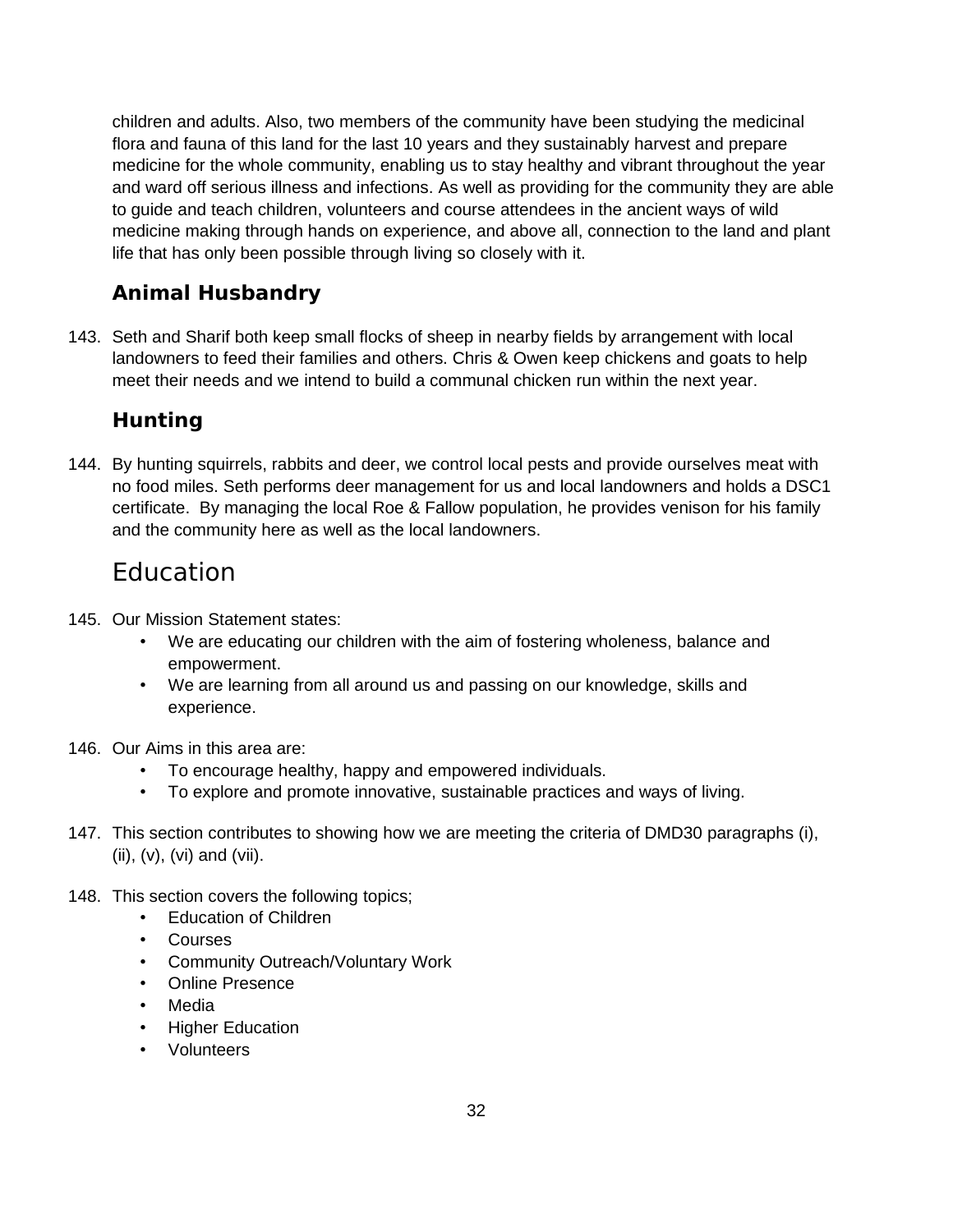- Visitors
- 149. In the previous planning appeal decision, Mr Cook states at paragraph 73;

*"…it is my view that the value of the project is its holistic nature. Mr Goldring explained that the Community was one of the best developed and most cohesive and that a number of lessons were being learned about how it might be possible to live in and from a wood. I have noted the many representations from those who have visited the Community and gained from the experience and heard the evidence of interested parties about the contribution that the Community members make to the local area and the flexible skills resource that they can offer to those involved with environmental projects. Mr Goldring emphasised the value to be gained from what is in effect a working example of a permaculture system and, in my view, the increased educational role planned represents a further stage in the project."*

150. and at paragraph 76:

*"I consider that the venture has evolved into one where the education resource provided by what is, in effect, a demonstration project of permaculture principles being applied in practice is of significant wider benefit."*

151. We set out at Appendix 15 a letter dated 10/11/14 from Peter Cow, an international teacher and consultant on ecological living, and one of the founding members of SCW who lived here from 2000-7. He states, inter alia:

*"I have taught some of my courses at Steward Wood, and I know first hand what an important resource it is for visitors looking to learn about ecology and low impact living. I am sure it has inspired thousands of people in its 14 year history – volunteers visiting for a day or several weeks, course attendees, visitors on Open Days, and people who visit the rich website.* 

*To see ideas and techniques actually manifested in reality is a much deeper, more empowering experience for people, and positive impact projects like this hold that opportunity for people who may only have read about micro-hydro schemes or Continuous Cover Forestry or chicken tractors in books before."*

### **Education of Children**

- 152. Four of the children at SCW go to Moretonhampstead Primary School, while two children and one teenager currently choose to be home educated. The education they all receive by living at SCW and being a part of the community is a vital part of their lives.
- 153. Given the prospects of climate change and other environmental challenges, we believe that living at Steward Wood with the children fully integrated, is the best way to teach our children important skills in sustainable living, being in harmony with nature, caretaking the land and its creatures.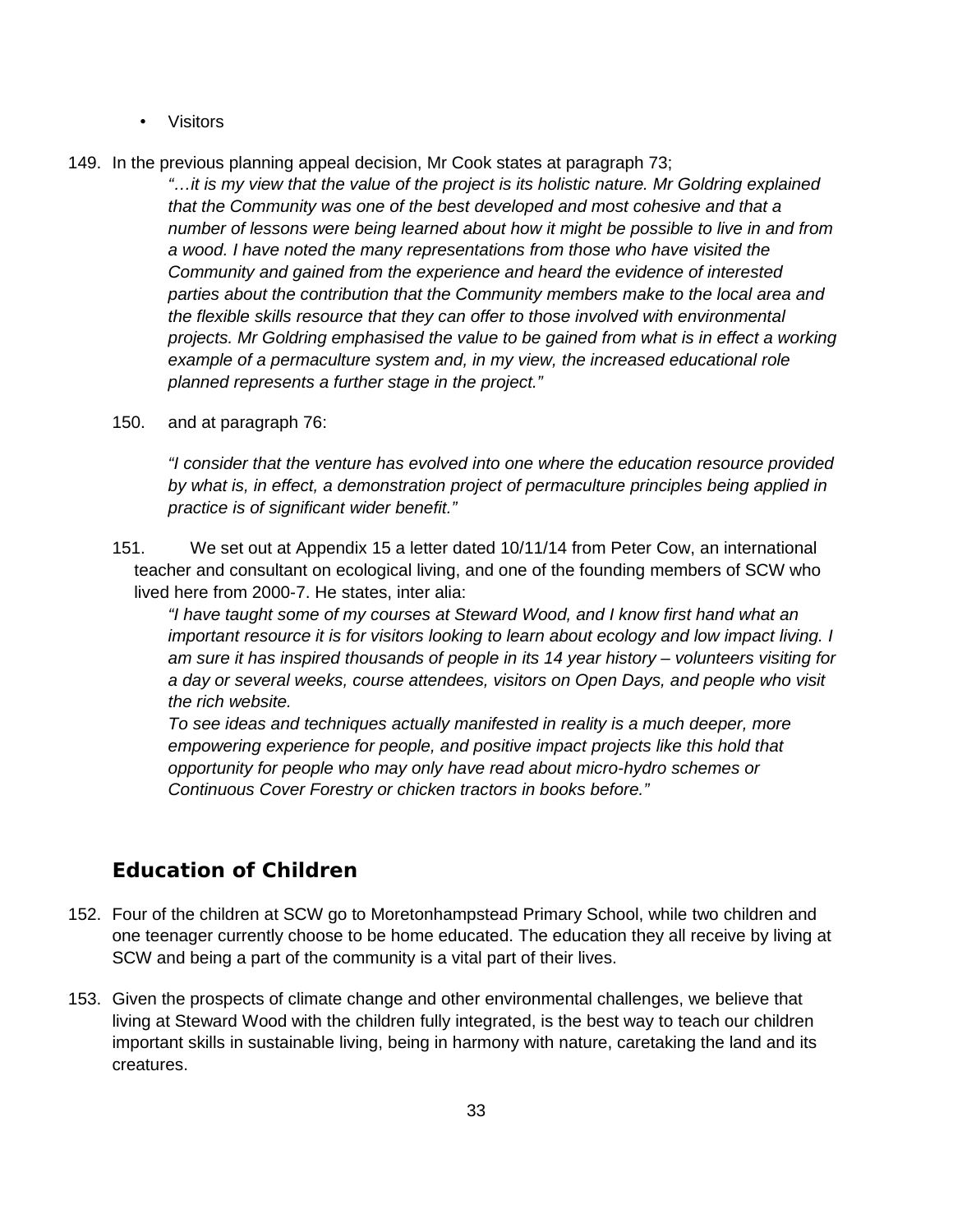- 154. We encourage the children to have active involvement in every aspect of communal living as part of their education. This includes generating their own power, keeping themselves clean and warm, growing and cooking food, sustainably harvesting wild food and medicine, providing shelter, woodland management, dealing with waste, and relearning lost skills of communication and resolving conflict in a peaceful way.
- 155. The children of SCW are also able to pass on their skills and knowledge to other children and adults through play and other communication as well as being a part of running workshops and courses, giving tours, talks and demonstrations. Visitors are frequently amazed when the children demonstrate their skills in firewood chopping, fire making, cooking, music, and contribution to social interaction. The children at SCW frequently bring their friends back to the woods to play and for sleepovers, increasing the connections with the wider community and giving those other children the opportunity to experience low impact living and community life.
- 156. As well as learning from living at SCW, all the children take part in activities within the wider community. These activities include: swimming, martial arts, natural horsemanship, camping, singing and music lessons, country sports, walking on the moors and home education groups. There are visits to the library, museums, youth clubs, festivals, the local resource centre Proper Job, scouts, and local home education groups. The latter two groups sometimes come to SCW for science groups and Forest School sessions.
- 157. The volunteer weeks and courses at SCW (attracting people from a range of backgrounds and occupations from all over the world) has brought great opportunities for learning for the children. They are able to learn directly from visitors, seeing every one as a potential new teacher, and having the confidence to talk and ask questions, at the same time as sharing their own knowledge.It has become clear that for our children to create a more sustainable future that they can in turn pass to their children, friends and wider community, they need to live sustainably. SCW offers many opportunities for this.

### **Community Outreach and Voluntary Work**

- 158. The residents of SCW have a significant positive effect on the local community through the activities and groups we are involved with, some of which are listed below.
- 159. **Green Hill Arts Centre** Fern works voluntarily at the Green Hill Arts centre in Moretonhampstead.
- 160. **Moretonhampstead Primary School** Mel has spent time listening to children read at the local primary school and volunteers on school trips.
- 161. **Teaching IT to the local community, computer repair & support** Merlin provides IT tuition and support within the local community by running courses, and IT surgery in conjunction with the Moretonhampstead Development Trust. He also provides computer support to local individuals and community businesses.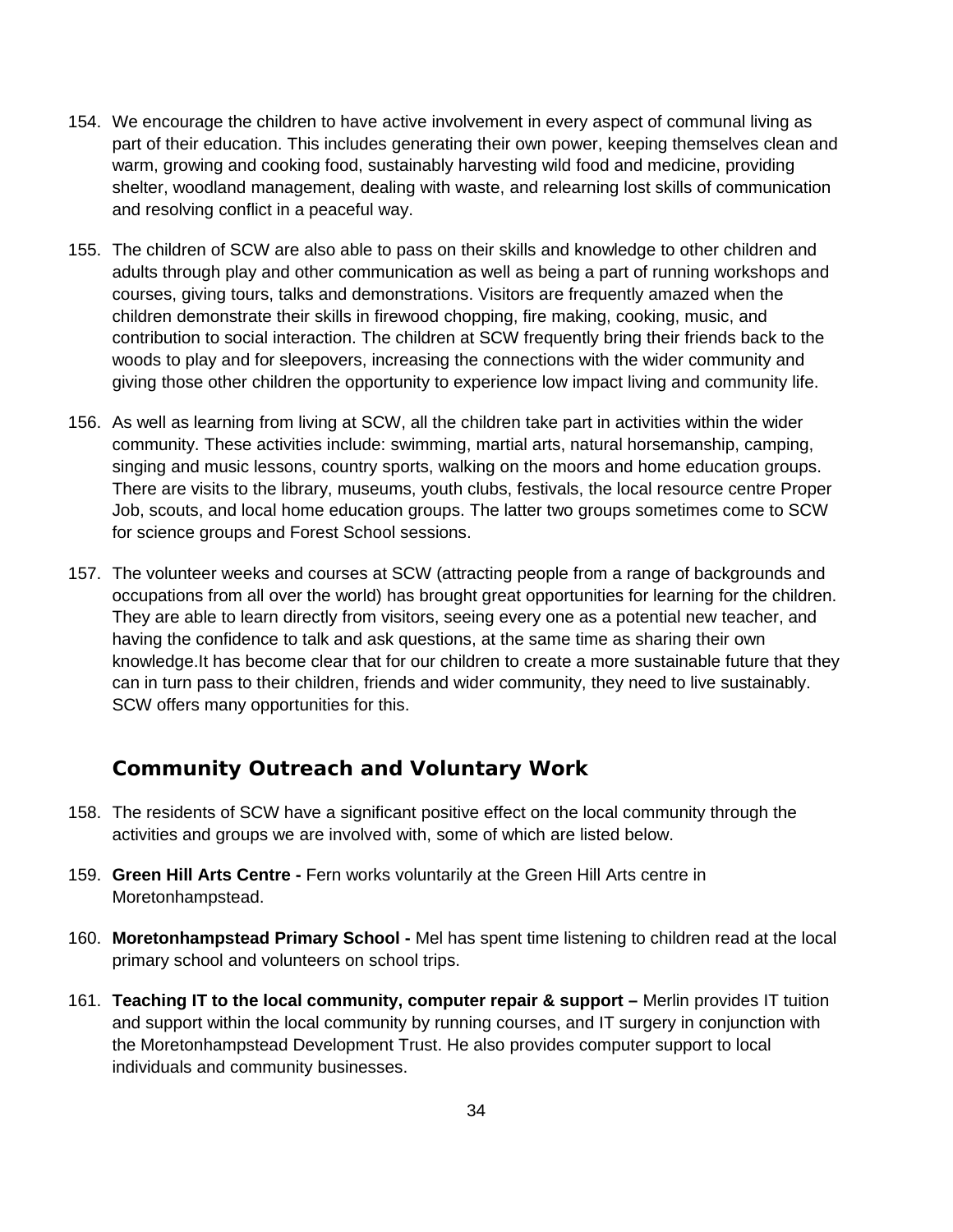- 162. **Woodcraft** Sharif gives demonstrations to visitors on traditional crafts as well as travelling to shows and craft fairs to demonstrate his skills.
- 163. **Tours/Open days** Members of SCW regularly give tours to individuals, local groups and organisations such as: Exeter University, Plymouth University, Silvanas Trust, Devon Wildlife Trust, Kingsteignton Conservation Group, and various permaculture student groups. Our Open Day each summer is always well attended.
- 164. **Science Sessions** Merlin runs science sessions for home educated children at Steward Wood and other locations in the local area.
- 165. **Media and Communication** Fern has published various articles and photographs about Steward Wood. She continues to give talks, exhibitions and writes about the project. Her work has been shortlisted for various arts awards in relation to her photography.
- 166. **Nature Culture Network**  Daniel, Son, John and Ollie are involved in facilitating gatherings and events in nature connection and the mentoring of young people.
- 167. **Skills Exchange** Community members often exchange skills with people in the local community as well as each other. For example we employed the services of a Tree Surgeon in exchange for a bowl turning course, employed James Priest (Sociocracy Trainer) in exchange for web hosting, and wood processing in exchange for spoon carving.

Within SCW we exchange music lessons, herbal medicine, labour, counselling, child care, tools, plumbing skills, building skills, electrical skills, IT skills, art and crafts as well as knowledge sharing. A lot of these skills have been learnt though living at Steward Wood. As well as being active in the wider community this way of living enables us to be more resourceful in the way we live.

- 168. **Tanglewood Project** John has been involved in the Tanglewood project for many years now, both in a voluntary and paid position. The Tanglewood Project is an emerging charity, whose values are rooted in community; connecting people of all ages and abilities to share traditional skills and knowledge, providing opportunities in celebrating the rich and diverse cultural heritage of Devon. Traditional round houses are built in school grounds as outdoor learning spaces while bringing in local craftsmen and women to continue mentoring the children after the structures are complete. The structure is called a reciprocal roofed roundhouse, as every beam supports one another. This metaphor of mutual support is the underpinning ethos of The Tanglewood Project.
- 169. **Community Growing Day** Every Tuesday we invite people from the wider and local community to get involved in our Growing Area. Our garden (with easy access from the Wray Valley Trail) is a place where people can come and grow, learn and interact with a working permaculture project. This to be a great asset to the National Park and wider community. Realisation of the MoreFood project will expand these benefits.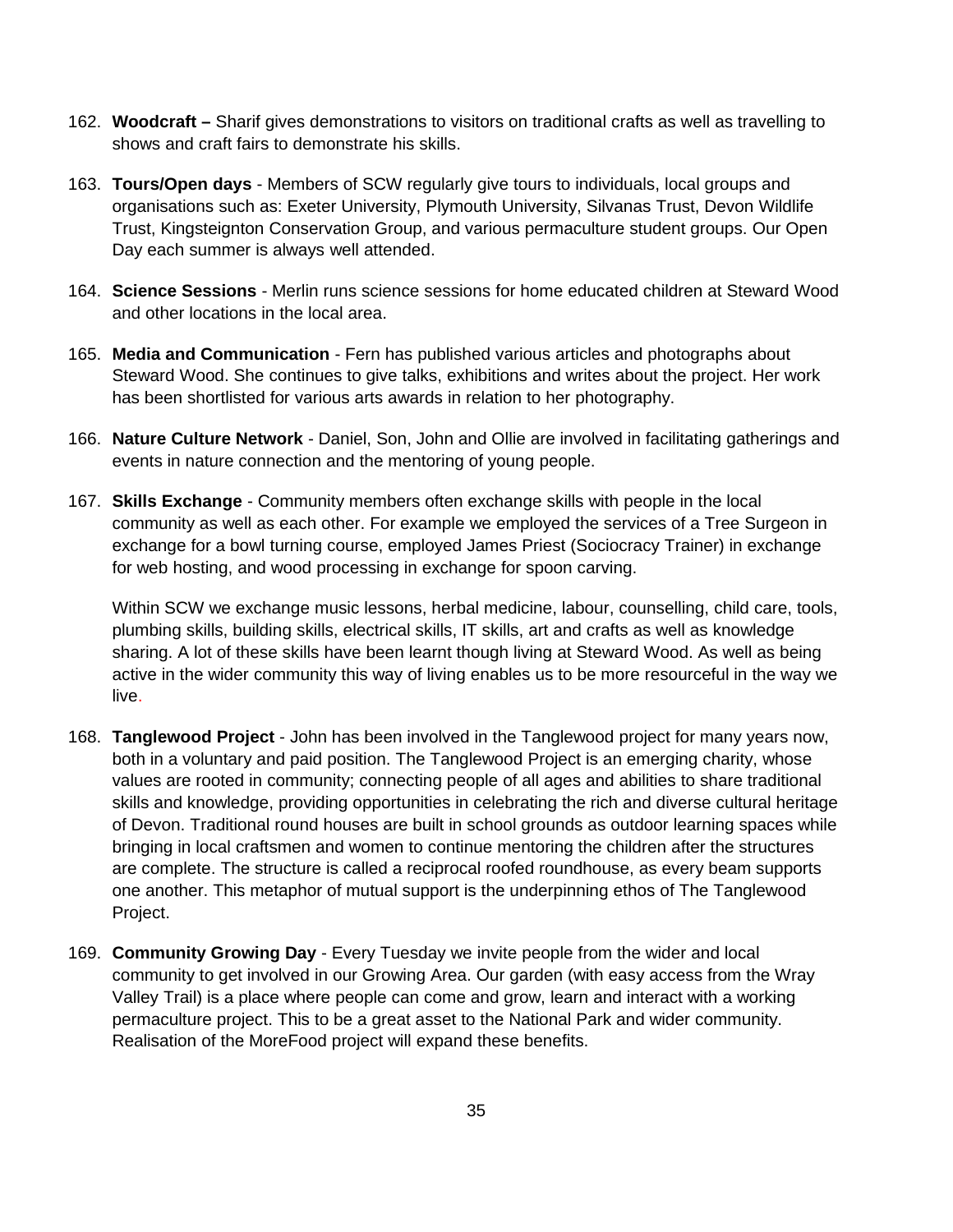170. Natasha Mihailovic, an Exeter resident, explains what she gains from being involved in the Growing Day:

> *"Attending the growing day at Steward Wood gave me the opportunity to learn about permaculture growing methods and to witness the amazing biodiversity of a natural, chemical-free environment. I have never seen a slow-worm before, but in the Growing Area I saw three in one morning! I also had the chance to talk with Community members about their way of life and the values which inspire them and the Community. In addition to learning about food production, visiting the Wood has given me the opportunity to learn other practical skills, such as the use of maul, hatchet and machete for chopping logs and kindling. I hope that on future visits I will continue to gain the practical skills and knowledge needed to live a sustainable and self-reliant woodland life, and to draw inspiration from the dedication and enthusiasm of Community members."*

- 171. **Chagfood** Daniel volunteers with this local growing project.
- 172. **Festival talks, workshops & demonstrations held by members of SCW**

Sonia, John and Ollie offer free workshops and talks at festivals based on nature connection and living in community on the land, as well as holding a space where people can come and peruse information and photos and ask questions about home education, wild food and medicine, community life, forest gardening, food growing, forest management, communication techniques, appropriate technology and self sufficiency … and sign up for more in depth courses held at the woodland.

- 173. **Healing Hedgerow Workshops** People come on the Healing Hedgerow walks and talks at festivals and learn to identify, sustainably harvest & preserve their own health tonics and elixirs from Mother Nature. Individuals are also given the opportunity to purchase some of the finest, home made, sustainably wildcrafted, hedgerow preserves made from the plant life at Steward Wood, enabling people who do not ordinarily have access to organic wilderness the opportunity to keep their families healthy and nourished while supporting this valuable project.
- 174. **Primitive Fire Making**  Enables participants to experience the ancient art of fire by friction, learn to identify suitable materials from the landscape around them, get hands on experience of the ember making process and finally ignite tinder bundles. Ancient Bow and hand drill techniques are covered. Participants often report higher self esteem and feelings of empowerment after such an experience.
- 175. **Survival Shelter Building**  John covers the principles of building real life survival shelters from just the natural materials around, incorporating tree and plant identification. These shelters have and will continue to save lives around the world.
- 176. **Nature Connection**  Through games and activities that enhance sensory awareness, adults and children learn to move practically unseen in nature thus deepening their connection and improving the chances of close encounters with wildlife.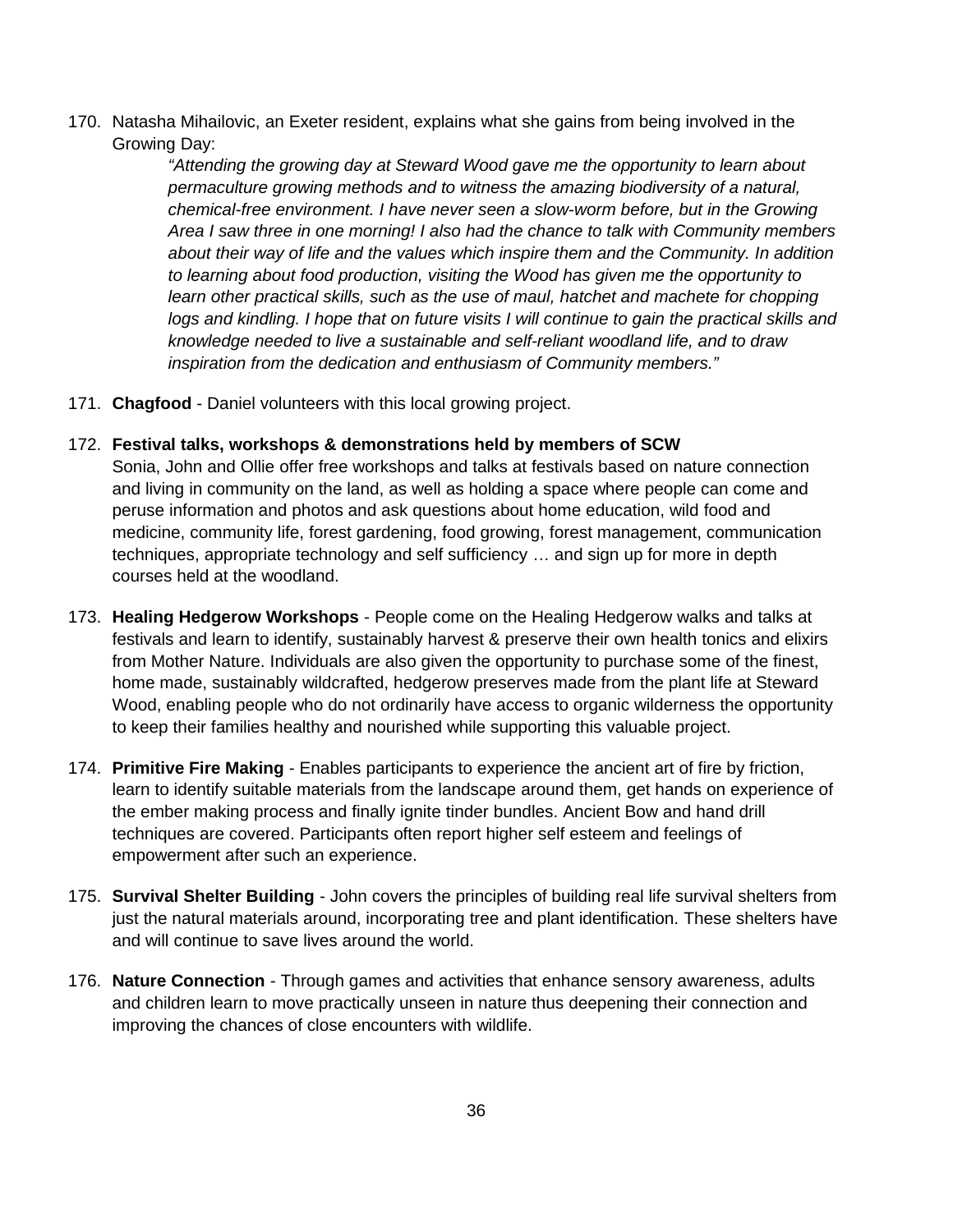- 177. **Bird Language Interpretation**  Ollie introduces the concept of bird language and how to begin the journey into the secret world of the birds. Learn how an understanding of bird vocalisations, behaviour and pattern recognition enables us to reconnect to the natural world and read the landscape around us.
- 178. Sonia, John and Ollie are invited back year after year to many different festivals to create beautiful hand built spaces and run workshops, walks and talks as the organisers know that they offer a unique opportunity for customers to connect with nature and learn traditional and ancient skills and crafts that are all but lost and forgotten. Delivered in an authentic way as these skills and techniques are practised daily through life at SCW.

#### **Courses**

- 179. See the Business Strategy section above for a list of courses we run from the woods.
- 180. Course participants who come to learn at Steward Wood come away not just with new skills but an insight into community life that often leaves a lasting impact. Whilst here they engage in activities such as: cooking on an open fire, chopping wood, nature connection, plant identification, low-impact structure maintenance, sustainable energy harnessing. This holistic nature of learning and how we live on the land adds to the experience and students often come away with a deep understanding of our land based way of life.
- 181. Recent course participant Adrian Lloyd expresses his view as a Headteacher on the educational value of SCW (see Appendix 16 for the complete letter):

*"Much has been written about the educational value of time spent in woodlands, but I know that Steward Community Woodland takes learning in the great outdoors to a whole new level. Just the diversity of the programme that is and can be offered at the wood not just for it's residents, but for the local and wider community as a whole. I know the local community are extremely supportive of the work that the residents share with them and feel sure that they would be really missed if they were not there.*

*On a personal level, I was extremely fortunate to spend some quality time at Steward Community Woodland at the end of March this year, visiting and learning from one of the residents, Sharif Adams. Sharif is an outstanding green wood craftsman and an exceptional bowl turner, and I visited to see if some of his skills would improve my own turning – which they did immensely I'm pleased to say! I received a really warm welcome from all of the residents that I had the opportunity to meet, who were most enthusiastic in sharing their woodland life with me. I was also really pleased to be given a guided tour of some of the woodland facilities – there is so much resourcefulness that could be shared about living a low impact life and making a positive impact on the landscape that it almost seems unethical not to allow the residents to share it?*

*I wholeheartedly lend my support to this planning application and hope that I am able to visit again in the future, maybe with some of the young people that I care for so they too can be inspired and learn from the residents of Steward Community Woodland."*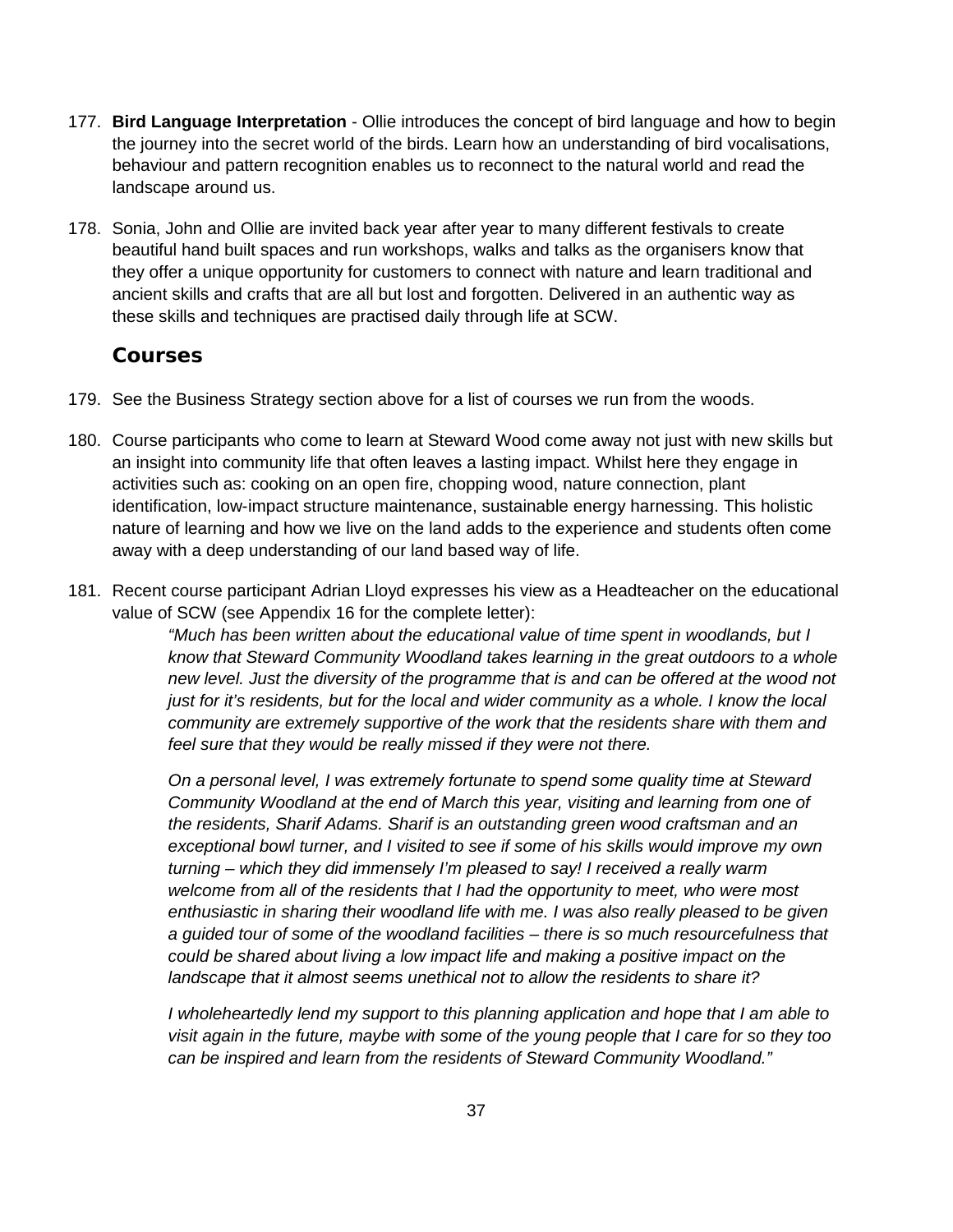182. Here are two testimonials from participants on Ollie's Bird Language Interpretation and Nature Connection courses:

> *"I became really happy when practicing the techniques Ollie shared with us, fox walking, owl eyes and deer ears. Especially the owl eyes I think. I found these really awareness expanding, and just became really happy, also happy because much hope was born in me. Some of these 'techniques' are really ways of genuine meditation, and the attitude of gratitude and appreciation, which seem to be the main motivations, guided everything. Really genuinely major and life changing experiences and teachings for those who find themselves in the right place at the right time. Thank you."* - Anna Morgan

*"Thank you for such a deep and reviving experience. The skills you have taught I am sure will help me experience a greater sense of connection with a far more vivid life. I*  feel I have also learned a deeper connection with myself and my emotions which will *help me in all my life relationships with others."* - Derek Kirkup

#### **Online Presence**

#### **Website**

183. Our website [\( stewardwood. org\)](http://stewardwood.org/) receives 200-300 unique visitors per day on average, which shows that a large number of people are learning from us.

**Facebook**

184. Our Facebook page (www.facebook.com/stewardcommunity woodland) set up in July 2013 has over 650 active followers and is increasing by the day.

**Blogs**

185. Sharif's blog has received over 35,000 hits and continues to become increasingly popular, again this is another example of people learning from our activities on site.

**Media**

186. As well as internet coverage, there are articles about the project on occasion in newspapers and magazines, and reports on television or radio. For example, there was an article on Sharif's bowl turning skills recently in 'Living Woods' magazine.

### **Higher Education**

187. Over the years we have had many students visit Steward Wood writing papers and dissertations from Permaculture to Anthropology. We recently had a visit from a group of undergraduate students from the University of Exeter who were doing a project on 're-orienting education'. They were investigating how education could/should be different from the standard English schooling model.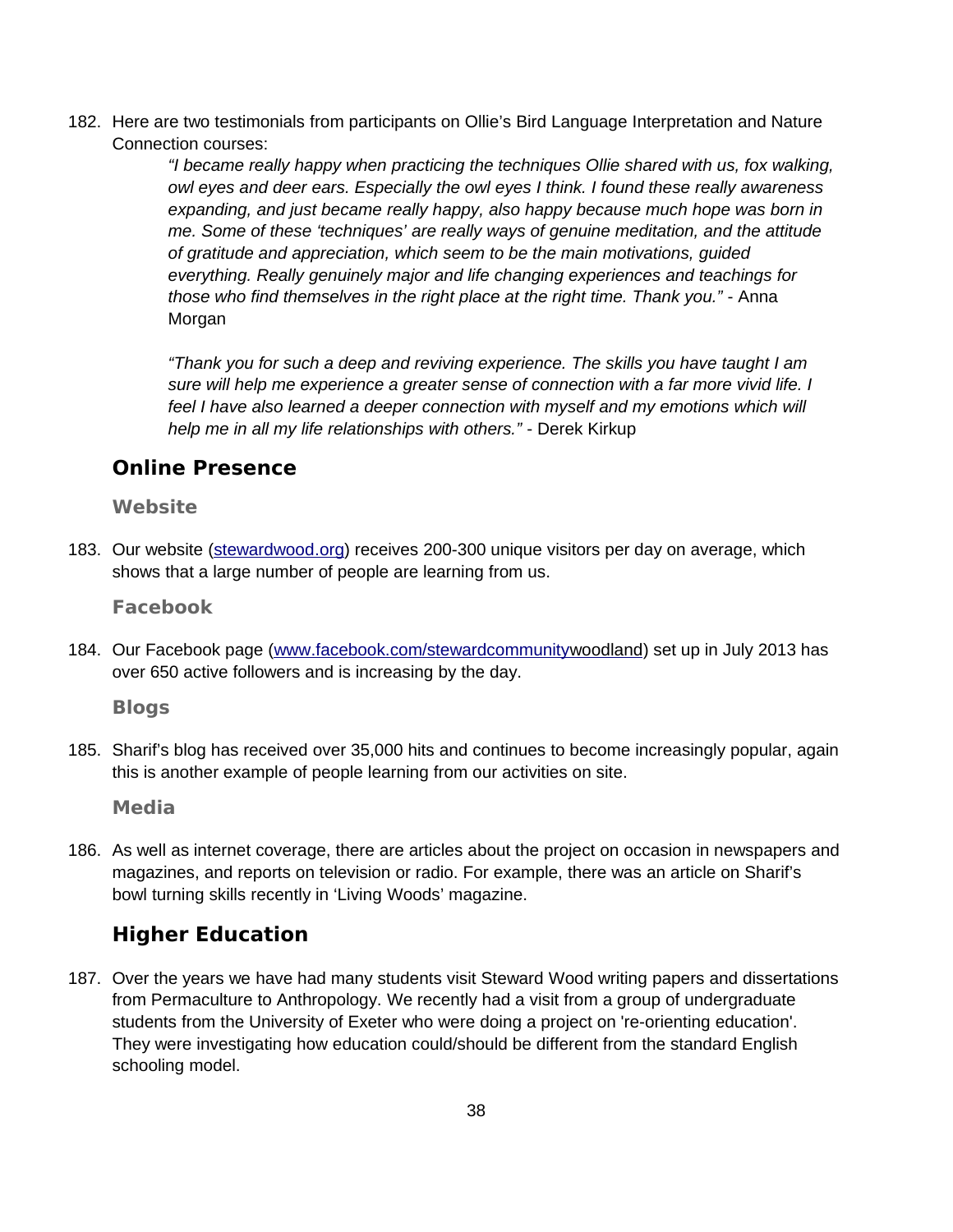188. Here is the response from tutor Laura Moralee on their visit:

*"My students had a fantastic time on Wednesday, thank you so much for giving them an experience that they will not forget. They told me that they thought about some things in ways that they had never done before as a result of their visit. That's a real success; their undergraduate education is all about just that. Thank you."* - Laura Moralee, University of Exeter 07/06/2014

189. Projects like SCW enable students in the UK to observe/study communal land based living, wildlife, conservation & permaculture without the need to travel abroad. This in itself reduces the carbon footprint of students and gives them the possibility to directly learn and engage with a community without the need for sufficient funds.

### **Volunteers**

- 190. SCW is a WWOOF host (World Wide Opportunities on Organic Farms) and accommodates volunteers through the year from all over the world. They engage in a spectrum of activities such as:
	- permaculture food growing and land use
	- community dynamics
	- renewable energy and appropriate technology
	- building dwellings using low-impact materials
	- small-scale woodland management
	- experiential and home education
	- Sociocracy
- 191. As with course participants, volunteers often come away with many new skills and experiences.

### **Visitors**

192. We set out in Appendix 17 a summary of the record of all activities provided for the public at the land as required by our previous planning permission.

## Vehicle Usage and Access

- 193. Our Mission Statement says:
	- "We are reducing dependency on fossil fuels and exploring alternatives."
- 194. Our Aim in this area is:
	- "To explore and promote innovative, sustainable practices and ways of living."
- 195. This section shows how we are meeting the criteria in DMD30 paragraph (i).